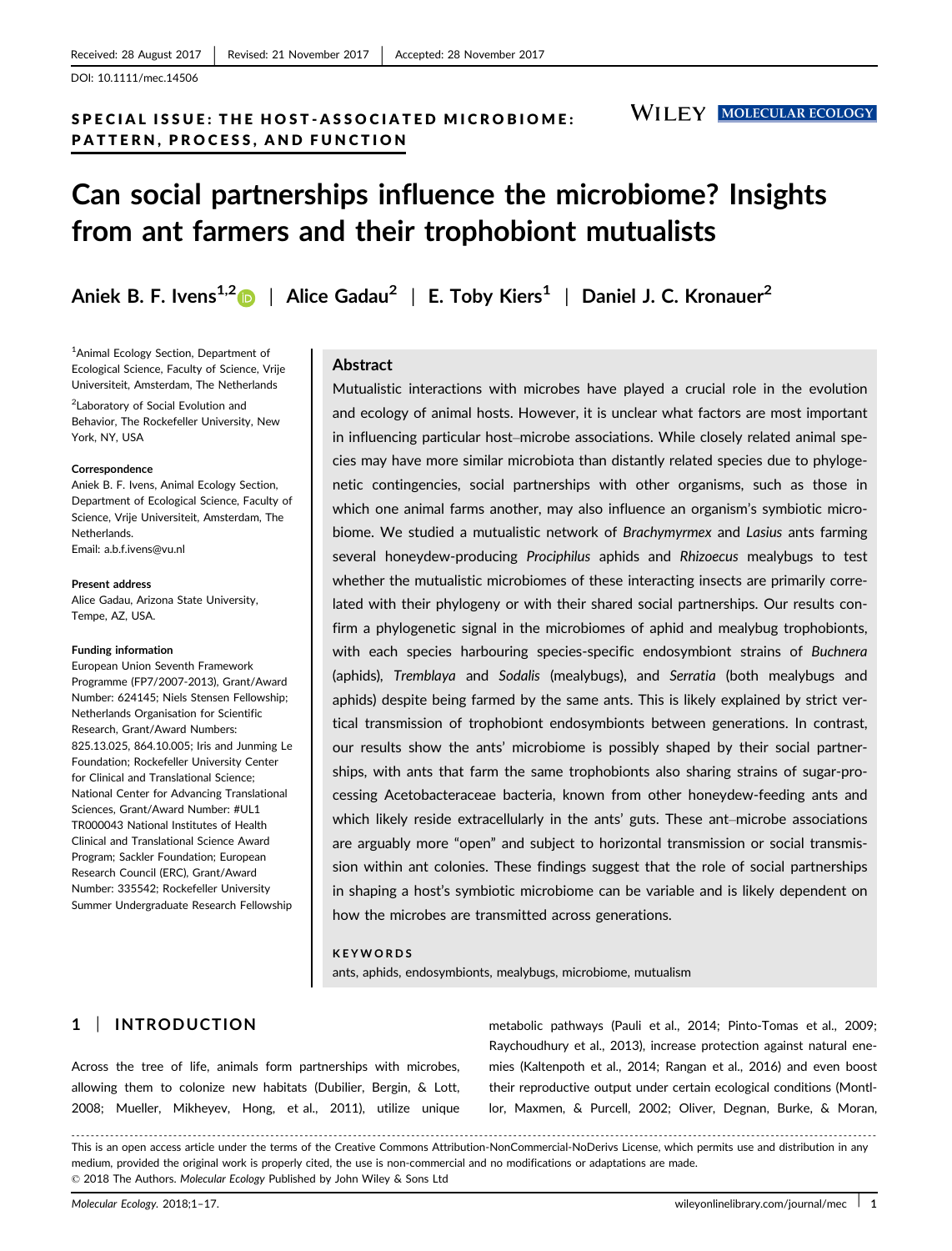**2** WILEY MOLECULAR ECOLOGY MOLECULAR 2 IVENS ET AL.

2010). Hosts show a huge range of dependencies on these microbial partners, with some becoming so tightly associated that the formerly independent partners evolve into a single integrated organism (Fisher, Henry, Cornwallis, Kiers, & West, 2017; Gruber-Vodicka et al., 2011; Husnik et al., 2013; Van Leuven, Meister, Simon, & McCutcheon, 2014; West, Fisher, Gardner, & Kiers, 2015). In these cases, physical, genomic and metabolic integration can drive partner interests to be closely aligned, leading to mutual dependence and loss of autonomy (Gruber-Vodicka et al., 2011; Husnik et al., 2013; Kiers & West, 2015; Moran, McCutcheon, & Nakabachi, 2008). Often, these partnerships form the basis of evolutionary innovation, with the microbes' services allowing their hosts to evolve traits and behaviours to tap into novel resources (Joy, 2013; Moran, 2007). This includes farming behaviour, in which hosts promote and control growth, reproduction and often dispersal of the symbiotic microbes or other organisms on which they rely for food (Brock, Douglas, Queller, & Strassmann, 2011; Chomicki & Renner, 2016; Hata & Kato, 2006; Ivens, 2015; Mueller, Gerardo, Aanen, Six, & Schultz, 2005; Pauli et al., 2014).

To successfully access new habitats and resources, however, partnerships need to be reliable (Chomicki, Janda, & Renner, 2017; Meseguer et al., 2017; Mueller, Mikheyev, Solomon, & Cooper, 2011; Simonsen, Dinnage, Barrett, Prober, & Thrall, 2017; Sudakaran, Salem, Kost, & Kaltenpoth, 2012). Especially in cases where microbes do not become physically integrated with their hosts, such as farming mutualisms, environmental context plays a major role in the availability and suitability of particular microbial consortiums (Kaltenpoth et al., 2014; McFall-Ngai, 2008; Poulsen, Fernandez-Marin, Currie, & Boomsma, 2009). While we know that context matters, it is unclear what factors are most important in driving the reliability of particular host–microbe associations. For example, phylogenetic relatedness and associated traits, such as transmission mode and compatibilities, are likely important, such that closely related species have more similar microbiota than distantly related species, (Anderson et al., 2012; Brucker & Bordenstein, 2013; Currie et al., 2003; Groussin et al., 2017; Henry, Maiden, Ferrari, & Godfray, 2015; Sanders et al., 2014). However, social partnerships of the host with other animals, such as intimate mutualistic farming relationships, are also key. It is well known that physical interactions with other organisms can influence an organism's symbiotic microbiome, sourcing and reinforcing specific microbial associations (Gonella et al., 2015; Lax et al., 2014; Macke, Tasiemski, Massol, Callens, & Decaestecker, 2017; Pringle & Moreau, 2017; Sintupachee, Milne, Poonchaisri, Baimai, & Kittayapong, 2006; Song et al., 2013; Stahlhut et al., 2010). Often the relative importance of these factors is difficult to untangle because it is challenging to find examples of distantly related species that share nearly identical social partnerships and physical environments.

The recent characterization of a set of overlapping farming mutualisms allows us to look more closely at the role of phylogeny versus social partnerships in determining host–microbe symbiotic associations. These mutualisms involve two types of honeydew-producing insects that are farmed by several ant species (Figure 1 and Figure S1 in Appendix S1). Subterranean Lasius and Brachymyrmex ants farm multiple species of aphids and mealybugs (their "trophobionts") often in the same underground root chambers for "milk" (i.e. honeydew) and, occasionally, "meat" for protein (Ellison, Gotelli, Farnsworth, & Alpert, 2012; Ivens, 2015; Ivens, Kronauer, Pen, Weissing, & Boomsma, 2012a; Pontin, 1978). It is likely that the ants depend on the aphid and mealybug honeydew as their sole sugar supply, as well as amino acids via honeydew and predation (Ivens, 2015; Ivens et al., 2012a; Pontin, 1978; Way, 1963). In return for these nutritional benefits, the ants actively protect the trophobionts against predators and provide hygienic services that are key to trophobiont survival (Bach, 1991; El-Ziady & Kennedy, 1956; Ivens, 2015; Paul, 1977; Way, 1963; Zwölfer, 1958).

These farmed mealybugs (Figure 1a) and aphids (Figure 1b) reside in nests of the same host ants and are therefore engaged in similar social partnerships, meaning they are farmed under nearly identical abiotic and biotic conditions (Figures 1c and Figure S1 in Appendix S1). In addition, both groups of organisms rely heavily on bacterial endosymbionts that facilitate their ability to feed off similar sugar-rich, but otherwise nutrient-poor, plant phloem sap (Douglas, 1998; Husnik & McCutcheon, 2016; Oliver et al., 2010). In aphids, the primary, obligate, endosymbiont is Buchnera aphidicola (Enterobacteriaceae), which is known to be vertically transmitted and to cospeciate with its insect hosts (Douglas, 1998; Jousselin, Desdevises, & D'acier, 2009; Nováková et al., 2013). Buchnera is often complemented by secondary, facultative, endosymbionts such as Serratia symbiotica and Hamiltonella defensa (both Enterobacteriaceae; Henry et al., 2013, 2015; Russell & Moran, 2006). Similarly, mealybugs harbour the primary, obligate and vertically transmitted endosymbiont Candidatus Tremblaya princeps (Betaproteobacteria, hereafter referred to as Tremblaya). Tremblaya, in turn, often carries another intracellular Gammaproteobacterium such as Moranella (von Dohlen, Kohler, Alsop, & McManus, 2001; Husnik & McCutcheon, 2016; Husnik et al., 2013; McCutcheon & von Dohlen, 2011). These Sternorrhyncha endosymbionts typically occur intracellularly. Extracellular (gut) bacteria have so far only been described for a couple of species and are thought to occur as opportunists or pathogens rather than specialised beneficial symbionts (Clark, Daniell, Wishart, Hubbard, & Karley, 2012; Grenier, Nardon, & Rahbé, 1994; Harada, Oyaizu, & Ishikawa, 1996; Sreerag, Jayaprakas, Ragesh, & Kumar, 2014).

Despite similarities in habitat, overall lifestyle, and their general dependence on endosymbionts, mealybugs and aphids, as well as their respective endosymbionts, are only distantly related in phylogenetic terms. This provides the unique opportunity to explore the influence of phylogeny versus social partnerships. Given their reliance on vertically transmitted endosymbionts, it is expected that the aphid and mealybug microbiota are strongly correlated with the trophobionts' respective phylogenies. However, their overlapping social partnerships could also contribute to shaping the trophobionts' microbiota, for example by increasing opportunities for horizontal transfer by feeding on the same host plants, as has previously been described for transfer of bacterial symbionts among other arthropod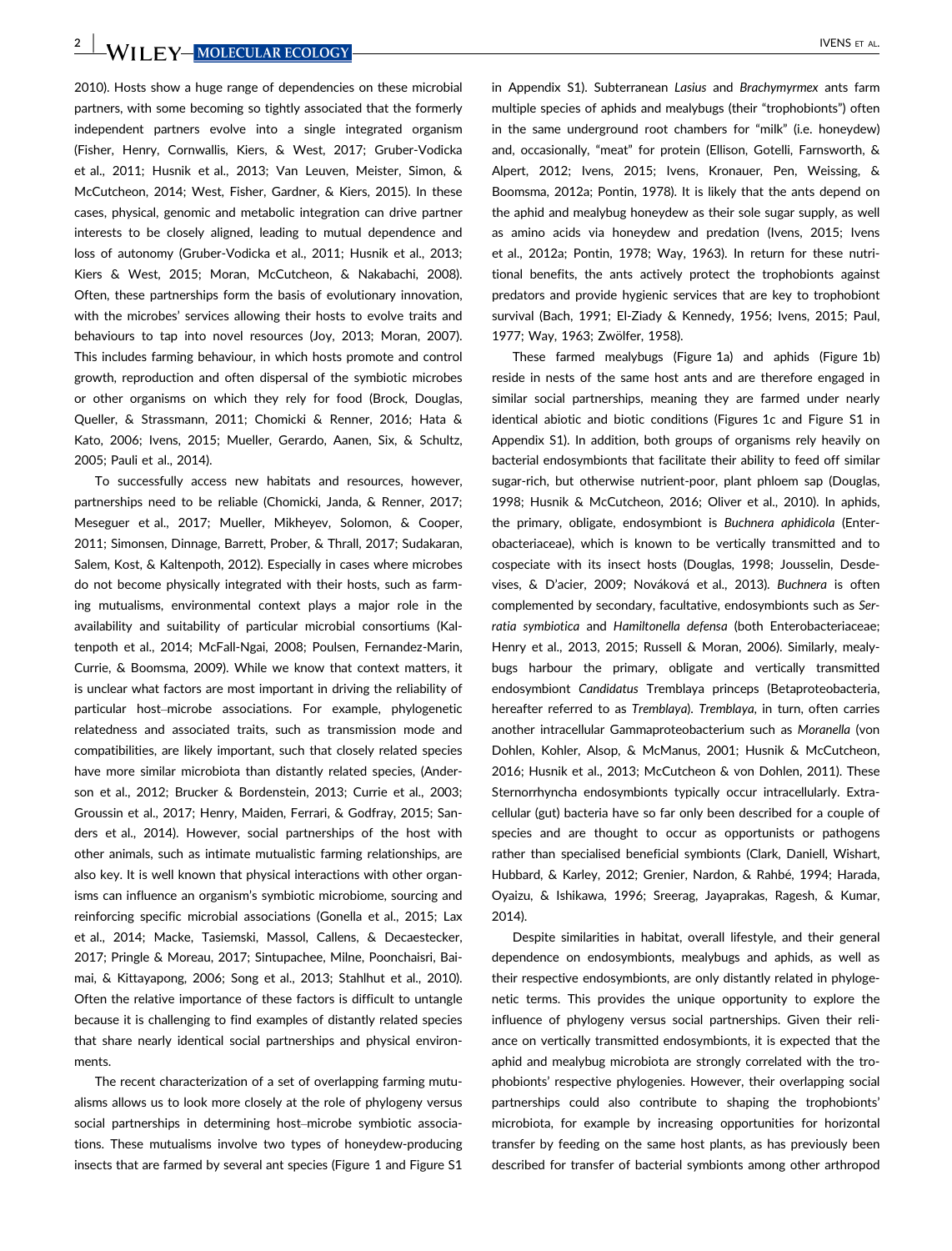

FIGURE 1 Lasius ants tending (a) Rhizoecus mealybugs, (b) Prociphilus aphids and (c) a mixed live stock of mealybugs and aphids on the underside of rocks covering their nests in Millbrook, New York (photos: A.B.F. Ivens)

taxa (Gonella et al., 2015; Sintupachee et al., 2006; Stahlhut et al., 2010). Because multiple species of both groups reside in the ants' nests, we can begin to tease apart these different factors.

Like the farmed trophobionts, the different species of ants face similar selection pressures from farming the same trophobionts in similar, and rather extreme habitats. For example, they likely harbour gut bacteria that allow them to live off the sugary honeydew of their trophobionts (Russell, Sanders, & Moreau, 2017). We might, therefore, expect the different ant species to show overlap in their core symbiotic microbiota. Alternatively, the symbiotic microbiota of the ants may be correlated with phylogeny, resulting in a unique microbiome in each ant species. Testing this hypothesis is challenging because the exact phylogenetic relationships of the Lasius ants have yet to be worked out in more detail. However, if we find different ant species sharing microbiota, then this would suggest a potentially larger role for the ants' social environment.

Here, we test whether the symbiotic microbiomes of interacting aphids, mealybugs and ants are exclusively a function of phylogeny, or whether the social farming partnerships also have some predictive power. To this end, we used a DNA barcoding approach on ants, aphids and mealybugs collected from nests of five North American ant species in Millbrook, New York. We asked (i) do the different trophobionts farmed by ants share a similar microbiome and (ii) do ants that farm the same trophobionts share a core symbiotic microbiome with each other, and even with their trophobionts?

# 2 | MATERIALS AND METHODS

#### 2.1 Species diversity and sample collection

The mutualistic network is composed of two groups of insects: the ant farmers in the genera Lasius (Formicinae) and Brachymyrmex (Formicinae) (five species, L. claviger, L. umbratus, and L. nearcticus [common], as well as L. flavus and B. depilis [rare]) (Ellison et al., 2012). The group of farmed trophobionts consists of two types of Sternorrhyncha: Rhizoecus (Pseudococcidae) mealybugs (unclassified species 1–5) and at least nine Prociphilus (Eriosomatinae) (P. probosceus, P. fraxinifolii, P. longianus, P. erigeronensis and cryptic species therein) and Pemphigini aphids (very rare, with only a single observation between 2013 and 2017; Figure S1 in Appendix S1, S. A. Schneider, personal communication). Generally, most aphid species are found in nests of all ant species at similar frequencies, given their differences in abundance. Mealybugs R. spp. 3 and 4 are also both found in nests of the three most common ants, but the rarer mealybug species R. spp. 1, 2 and 5 are restricted to the nests of the rarer ant species L. flavus and B. depilis (Figure S1 in Appendix S1).

Ants, aphids and mealybugs were collected from 143 unique ant nests between 2013 and 2016, mostly during the months of April— June (Table S1 in Appendix S2). The vast majority of sampling took place in Millbrook, New York, USA  $(41.767897, -73.750848)$  with the exception of two sets of samples from Annandale-on-Hudson, New York. All nests were marked, and their GPS coordinates logged for future resampling.

Immediately after collection, we stored most insect samples in absolute EtOH at  $-30^{\circ}$ C awaiting further analysis. Of each trophobiont chamber (defined as a cluster of aphids or mealybugs on a rock surface [Figure 1] or tree root), one individual was stored in 70% EtOH, then heated for 2 minutes at 60°C and stored at room temperature in preparation for slide mounting for taxonomic purposes. Slide mounted specimens are stored at De Vrije Universiteit Amsterdam and are available upon request.

From each sample containing ants, we used one individual worker for species identification, combining COI barcoding with morphological identification of the subsequently pinned specimen (Ellison et al., 2012). Specimens stored at The Rockefeller University, New York, are available upon request.

Samples were then subjected to different barcoding approaches as follows: Illumina MiSeq microbiome profiling, Sanger sequencing of insect hosts and specific bacterial endosymbionts, or a combination of both (Table S1 in Appendix S2). Samples that repeatedly failed to amplify or that yielded mixed traces in Sanger sequencing, a sign of contamination, were excluded from further analysis. In total, this study includes data on 602 samples: 21 controls (1 positive, 20 negative), two honeydew samples, 129 ants, 340 aphids and 111 mealybugs (Table S1 in Appendix S2). In total, 446 samples were included for microbiome profiling in one or more of four MiSeq runs (MS1, MS2MS3 [consisting of two MiSeq lanes], MS4, MS5). These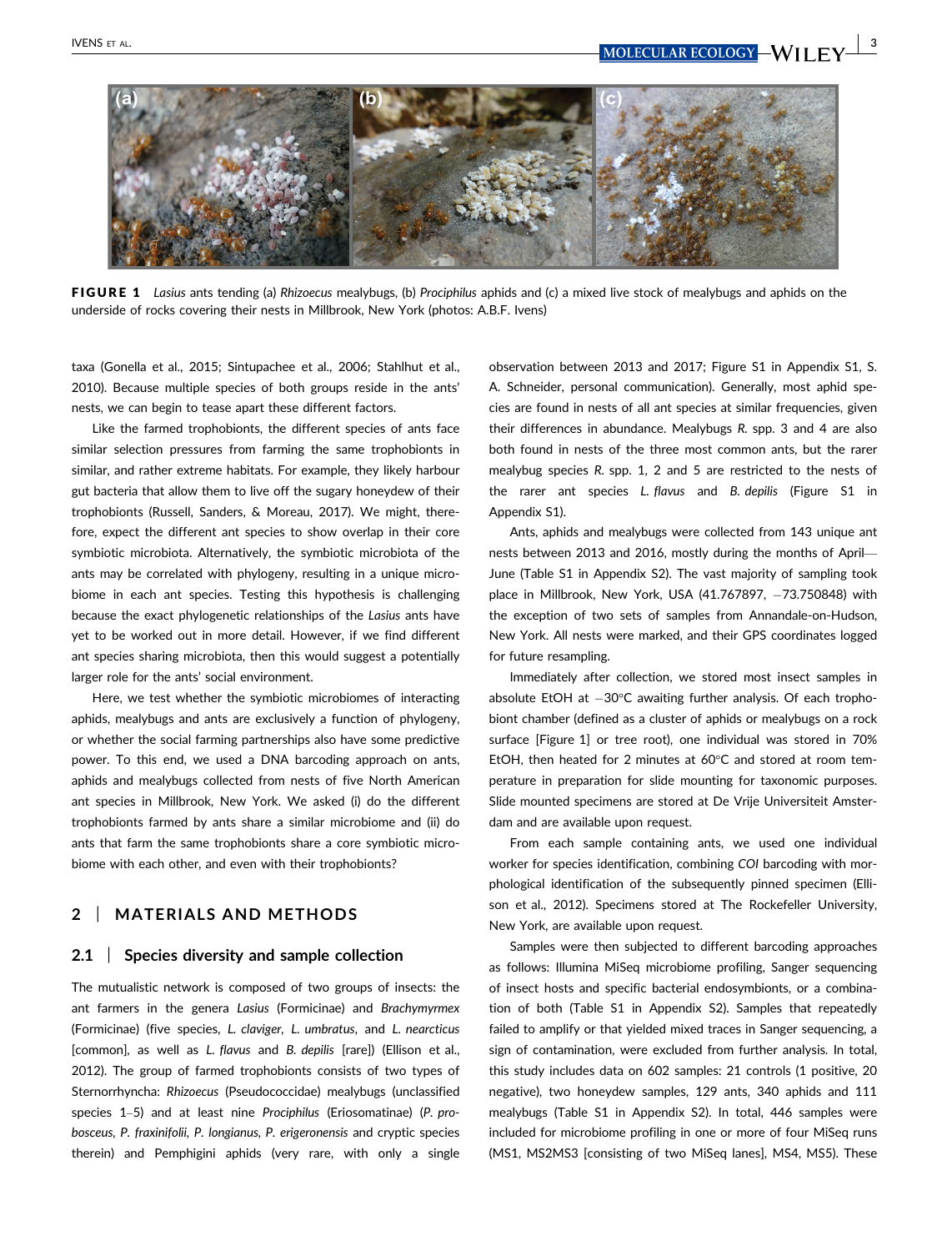samples included 20 controls, 129 ants (Brachymyrmex depilis  $n = 2$ , Lasius flavus  $n = 3$ , L. claviger  $n = 55$ , L. nearcticus  $n = 14$  and L. umbratus  $n = 55$ ), 76 mealybugs (Rhizoecus sp.1  $n = 8$ , Rhizoecus sp.2  $n = 5$ , Rhizoecus sp.3 n = 42, Rhizoecus sp.4 n = 21; Rhizoecus sp.5 was not included due to its rarity) and 219 aphids (Prociphilus fraxinifolii  $n = 1$ , P. probosceus  $n = 8$ , P. erigeronensis  $n = 107$  and P. longianus  $n = 103$ ; P. caryae and the unclassified Pemphigini aphids were not included due to rarity). All mealybug and aphid samples and one worker per ant nest included in the MiSeq runs were subsequently subjected to targeted Sanger sequencing of their mitochondrial DNA (mtDNA) and one or more specific endosymbionts, together with 156 ( $n = 1$  negative control,  $n = 35$  mealybugs and  $n = 121$  aphids) additional samples. Only those ( $n = 350$ ) that successfully yielded high-quality sequences from both insect mtDNA and endosymbiont DNA were included in Figures 2 and 3, and Figures S4–S15 in Appendix S1.

#### 2.2 | DNA extraction

Insect and bacterial DNA for barcoding and microbiome profiling were extracted from whole aphid and mealybug specimens and from ant gasters only. All extractions were performed under the following sterile conditions, with the exception of 30 mealybugs and 114 aphid samples (Table S1 in Appendix S2). In the sterile protocol, all extractions were conducted under a flow hood using sterile consumables, to prevent contamination with environmental bacteria. Prior to extraction, all specimens were surface sterilized by immersing them individually for 30 s in 5% bleach, followed by 30 s in autoclaved  $1 \times$  PBS solution. Individual aphids, mealybugs and ant gasters (separated using autoclaved disposable razors) were then placed in sterile 1.5-ml tubes with 180 µl enzymatic lysis buffer (20 mM Tris-CL, PH 8.0, 2 mM Sodium EDTA, 1.2% Triton X100 and 20 mg/ml lysozyme) and a sterile stainless steel bead (5 mm), followed by homogenization in a QIAGEN TissueLyzer II for 3 min at 30 Hz. Next, we extracted insect and bacterial DNA simultaneously using the QIA-GEN DNeasy Blood & Tissue kit, using the manufacturer's modified extraction protocol that includes pretreatment for gram-negative bacteria to prevent extraction bias against these bacteria. One negative control was included in each extraction batch. All samples included in MiSeq run MS1 were extracted using the manufacturer's unmodified protocol.

In MiSeq run MS4, two honeydew samples were included, as a pilot for screening for the bacterial presence in the honeydew that is transferred from aphids to ants. The samples were collected from P. longianus aphids (nest M172) and obtained by lightly touching the aphid's abdomen with a minute pin, shortly after the aphids had been collected from the field. This "milking" yielded  $\sim$ 0.5 µl honeydew per aphid, taken up in 0.5  $\mu$ l Drummond Microcaps<sup>®</sup> microcapillary tubes (Sigma-Aldrich Co. LLC) and stored at  $-30^{\circ}$ C. For DNA extraction, the samples were, after defrosting, each added to  $100$   $\mu$ l lysis buffer and further processed using the protocol described above.

For 30 mealybugs and 114 aphids, mostly stemming from sampling events which yielded only a limited number of individuals and therefore stored in 70% EtOH, we used a modified extraction protocol. This "regular" protocol (Table S1 in Appendix S2) allowed for preservation of the sample for future slide mounting for morphological identification if necessary. In this protocol, samples were extracted under standard (nonsterile) conditions, without surface sterilization and without homogenization, to leave the specimen intact for slide mounting. Under these conditions, contamination with environmental bacteria cannot be excluded and, therefore, these samples were not included in MiSeq microbiome profiling and only used for targeted sequencing of specific endosymbionts.

#### 2.3 | DNA sequencing

Trophobiont and ant mtDNA were amplified using standard primers targeting the COI region (mealybugs: primers "Jerry" CI-J-2183 & "Ben" C1-N-2568, 405 bp; aphids and ants: primers LCO1490 & HCO2198, 605 bp and 685 bp, respectively; Table S1 in Appendix S1; Brady, Gadau, & Ward, 2000; Folmer, Black, Hoeh, Lutz, & Vrijenhoek, 1994; Simon et al., 1994). PCR products were subsequently purified and sequenced in both directions using Sanger sequencing, outsourced to Macrogen Inc. (New York, USA).

We characterized the insects' bacterial communities based on the V3V4 (initial MiSeq run MS1) or V4 region (subsequent MiSeq runs MS2MS3, MS4 and MS5) of the bacterial 16S rRNA gene, using a protocol modified from Caporaso et al. (2011, 2012). Briefly, we amplified the target region using  $2.5 \mu$  aliquots of the extractions as DNA template with 0.5  $\mu$ l of 10  $\mu$ M primers (V3V4: 16S\_V3V4F & 16S\_V3V4R, V4: 16S\_V4F & 16S\_V4R, each extended with Illumina overhang adapter sequences for later multiplexing using an Illumina

**FIGURE 2** Mealybugs and aphids host highly specific bacterial endosymbiont strains. (a) Rooted neighbour-joining (NJ) tree (outgroup removed for clarity) based on 405 bp COI mitochondrial gene fragments  $(n = 72)$  shows five species of Rhizoecus mealybugs, each represented by colour-coded clades (original COI NJ-tree with sample labels and outgroup in Figure S4 in Appendix S1). Each species harbours a specific strain of Candidatus Tremblaya (b) and Sodalis (c) endosymbionts, and Rhizoecus sp1. and sp2. also harbour specific Serratia symbiotica strains (d). (e) The rooted NJ-tree based on 601 bp COI mitochondrial gene fragments ( $n = 218$ ) shows ten clusters (colour-coded) among the root aphids, which all harbour specific Buchnera aphidicola strains (d). In addition, most individuals of Prociphilus longianus A also harbour a Serratia symbiotica strain (d). The mitochondrial phylogeny (e) remains insufficiently resolved for the P. erigeronensis clade, and branch location within this clade has been rearranged to reflect haplotype-specificity of Buchnera strains within this clade. The original aphid COI NJ-tree with sample labels is given in Figure S10 in Appendix S1. Trees in (a) and (e) are based on Tamura–Nei distances (scale bars), only relative distance (not toscale) of endosymbiont strains is given for clarity (b, c, d and f). For to-scale NJ-trees based on bacterial 16S rRNA/rpS15 and rpS15-16S rRNA intergenic spacer fragments with sample labels and, for the mealybug endosymbionts, outgroups, see Figures S6, S8, S12, S16 in Appendix S1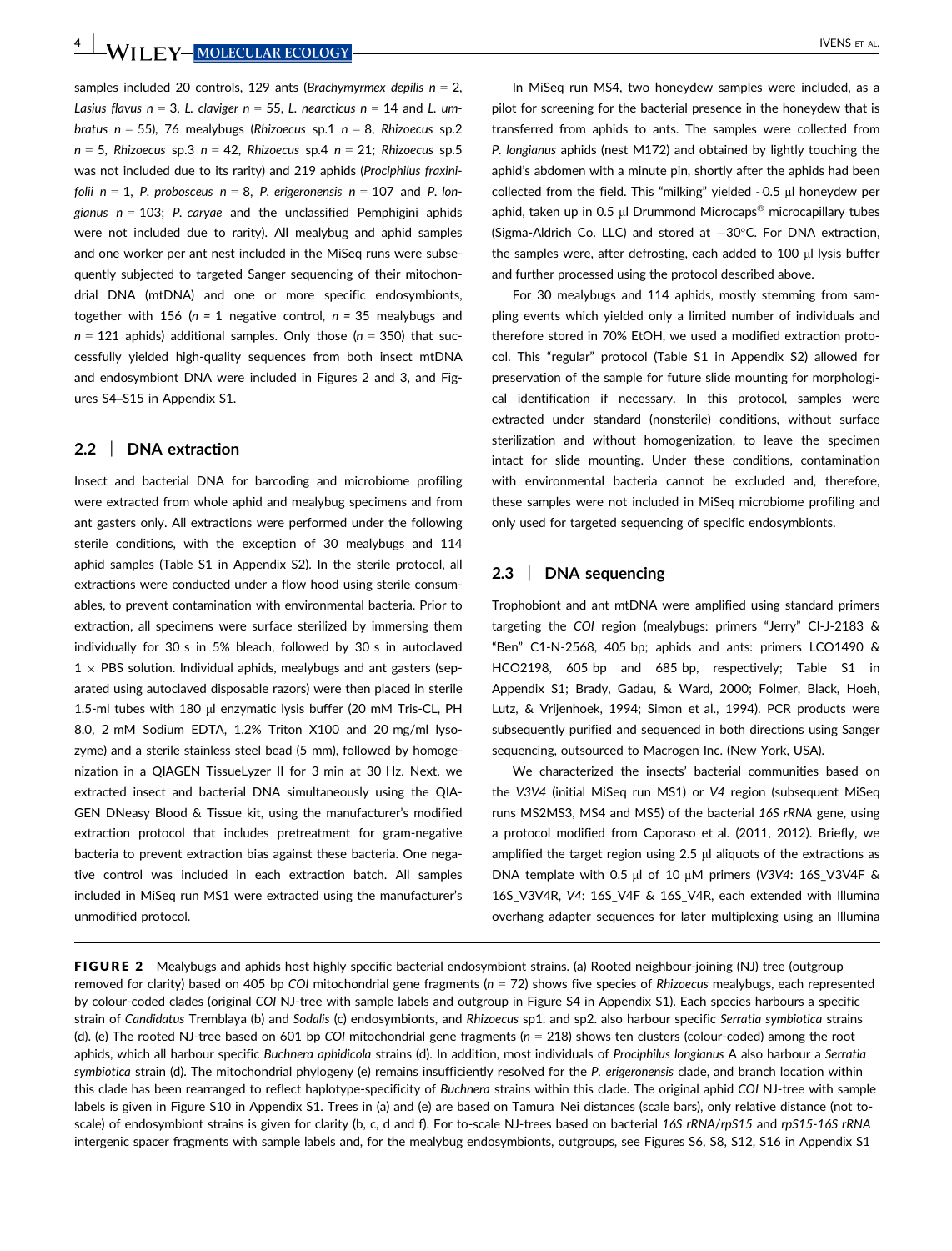IVENS ET AL.  $\blacksquare$  MOLECULAR ECOLOGY  $\blacksquare$  MILEY  $\blacksquare$  5

Nextera Index kit; Illumina, 2013; Kozich, Westcott, Baxter, Highlander, & Schloss, 2013), 12.5 µl of 2X KAPA HiFi Hotstart Readymix to a total PCR volume of 25  $\mu$ l, ran at 55°C annealing temperature for 26 cycles (34 cycles in MS4). This amplification PCR was followed by an indexing PCR to allow for multiplexing of all samples in a single MiSeq run. These 50  $\mu$ l PCR cocktails consisted of 5 µl PCR product taken from the amplification PCR as template and  $5 \mu$ l of forward and reverse Nextera Index barcodes and were run at 55°C annealing temperature for 8 cycles.

Samples were then purified for final library construction. Because of their higher yield in bacterial DNA, samples in runs containing mostly mealybug and aphid PCR products (MS2MS3, MS5) were purified and normalized with two rounds of the SequalPrep<sup>™</sup> Normalization Plate Kit (ThermoFisher Scientific),

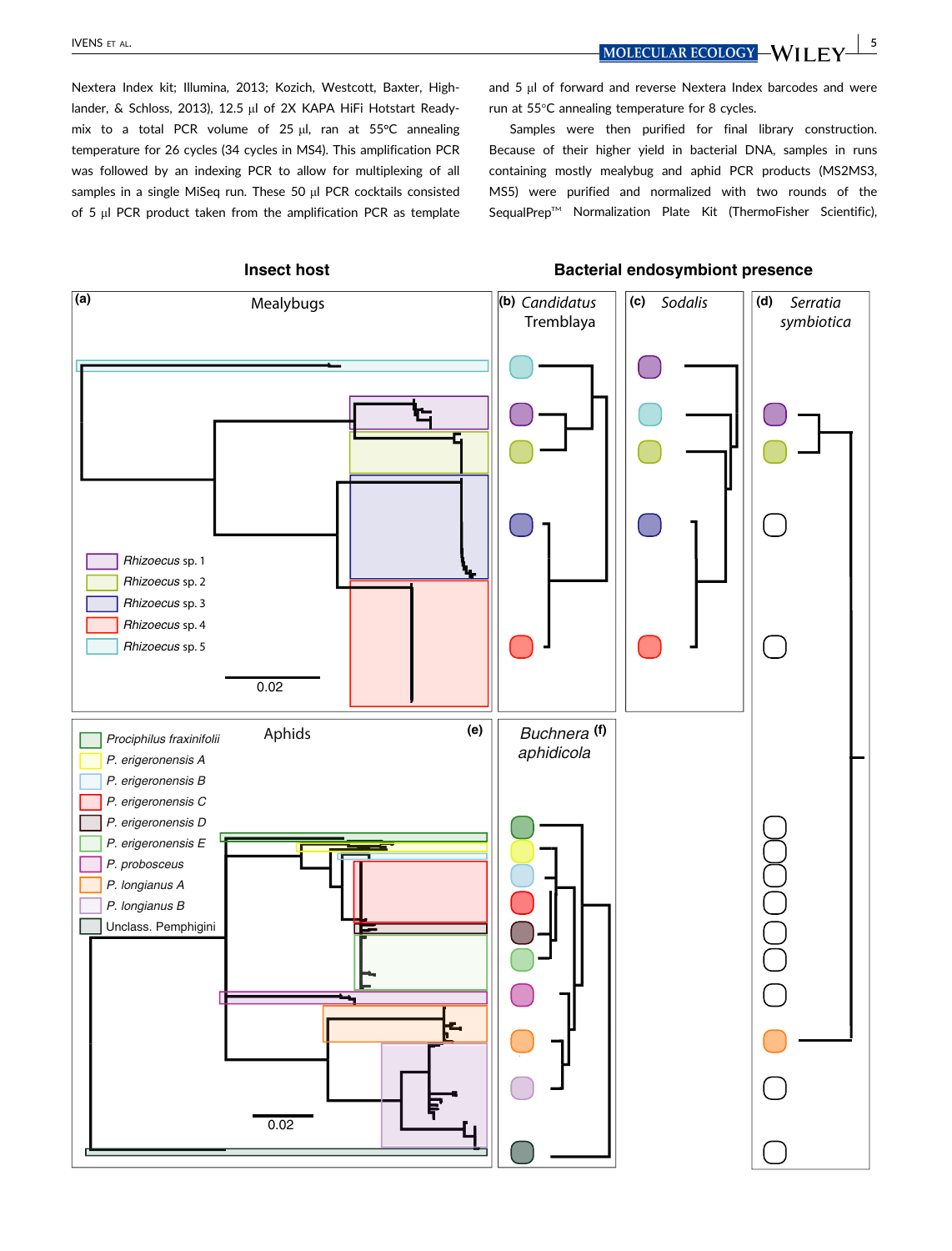



FIGURE 3 Microbiome of five species of trophobiont-farming ants. (a) Microbiome sequencing results from the gasters of the ants Brachymyrmex depilis, Lasius flavus, L. claviger, L. nearcticus and L. umbratus. Results are given as the average percentage of microbiome reads for each of the Acetobacteraceae strains (colour codes match those in Figure 3b), trophobiont-derived bacteria (in blue, including Buchnera aphidicola, Serratia symbiotica and unclassified Enterobacteriaceae) and potential core bacteria Wolbachia (purple) or Oxalobacter (pink) over all individuals per ant species. Only bacteria belonging to the core microbiome were included in this analysis. For complete reads of individual ant workers and separate OTUs, see Figures S2 and S3 in Appendix S1. (b) NJ-tree of Tamura–Nei distances (scale bar) between 293 bp and 1,426 bp bacterial 16S rRNA fragments showing close phylogenetic relationship between the five clusters of Acetobacteraceae OTUs (here named strains aab\_L1-L5, colour coded) found during three MiSeq runs (MS1, MS2MS3, MS4) in ants in this study, and those previously described from other ant guts (aab1 and aab2 from Camponotus chromaiodes, A\_53\_40\_5\_16S from Linepithema humile, Hu et al., 2017; #128 from Formica occulta, Russell et al., 2009). (c) Rooted NJ-tree (outgroup removed for clarity) based on Tamura–Nei distances (scale bar) of 685 bp COI mitochondrial gene fragments ( $n = 60$ ) shows five species of ants (four Lasius and one Brachymyrmex), each represented by colour-coded clades (original COI NJ-tree with sample labels and outgroup in Figure S14 in Appendix S1). Four of these species harbour Acetobacteraceae strains aab\_L1-aab\_L5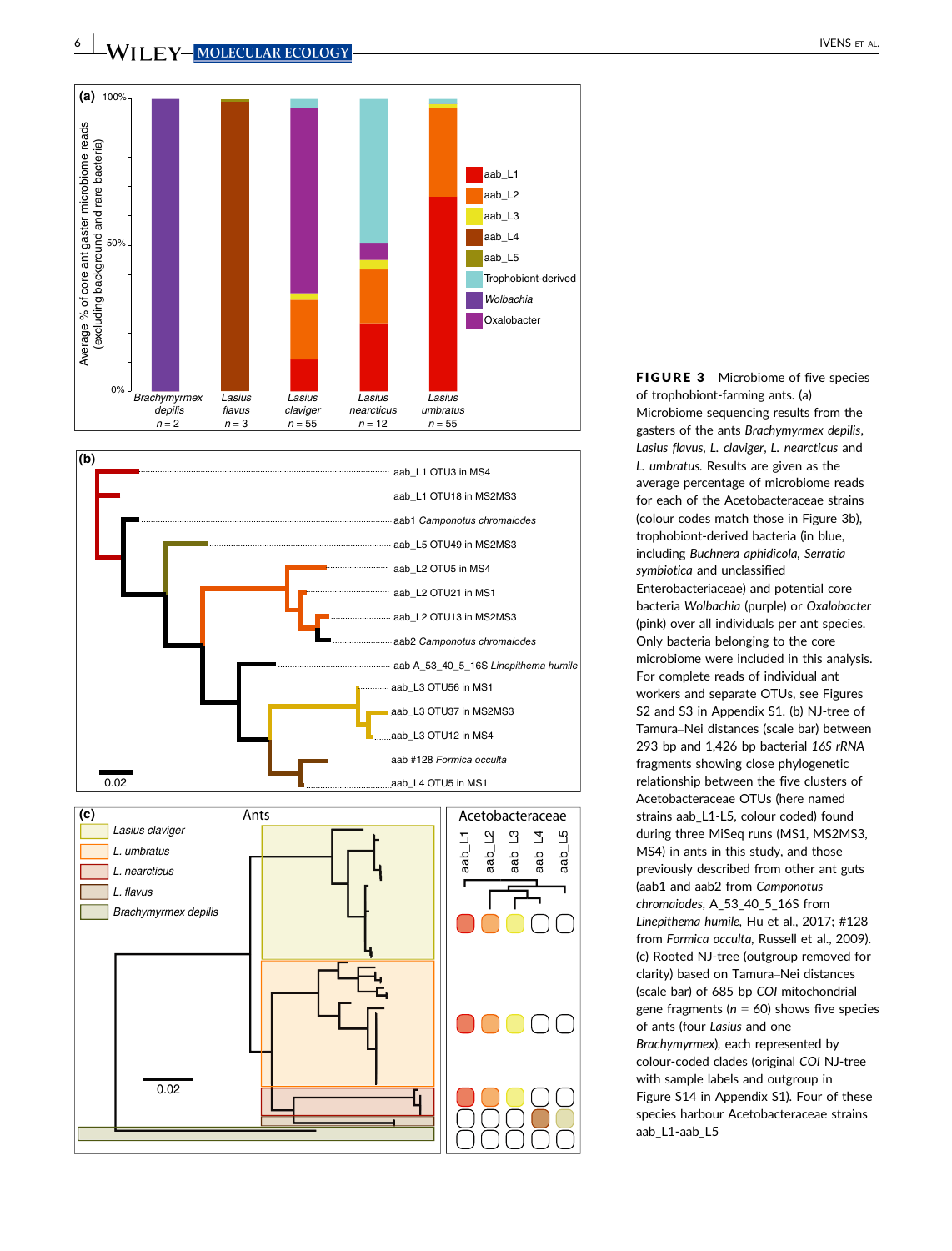followed by a final concentration step using  $0.6\times$  Agencourt AMPure XP beads (Beckman Coulter) on pools of 24 samples. For samples in MiSeq runs MS1 and MS4, we pooled index PCR products of eight samples of similar PCR product concentration, estimated based on visual inspection of an electrophoresis gel and then used  $0.6\times$  Agencourt AMPure XP beads (Beckman Coulter) only for purification. After DNA quantitation of all purified product pools using Qubit™ (ThermoFisher Scientific), they were further pooled and normalized to equimolar concentrations for sequencing on an Illumina MiSeq sequencer using 250 bp (300 bp in MS1), pair-end reads at the Rockefeller University Genomics Resource Center.

To enable construction of higher resolution phylogenies of endosymbionts found with the MiSeq microbiome profiling, we designed novel primers targeting 700+ bp fragments of bacterial 16S rRNA of Buchnera aphidicola and Serratia symbiotica in Prociphilus root aphids and Sodalis in Rhizoecus mealybugs. For B. aphidicola, we first used universal eubacterial 16S rRNA primers (10F & 1507R, Munson et al., 1991) to obtain longer sequences based on which we could design primers specific to these strains. For S. symbiotica and Sodalis, we aligned the OTU sequences obtained during our MiSeq profiling to longer sequences of the five closest related sequences published in GENBANK. Sequences were then aligned, and primers designed using the respective functions in GENEIOUS<sup>®</sup> 9.1 (Biomatters Ltd.) and targeting regions for primer design that were highly similar across clades and would target regions of maximal possible length. This resulted in primers Buch\_proF & Buch\_proR for B. aphidicola, SerPro2F & SerPro2R for S. symbiotica and 16SSodF & 16SSodR for Sodalis (see Table S1 in Appendix S1 for primer details). For Tremblaya, we amplified fragments of rpS15 and the adjacent rpS15-16S rRNA intergenic spacer using previously published primers C-16S-F & C-16S-R (Baumann, Thao, Hess, Johnson, & Baumann, 2002; Malausa et al., 2011).

We then amplified endosymbiont DNA under PCR conditions optimized for each specific primer pair (see Table S1 in Appendix S1 for PCR conditions). PCR products were then purified and sequenced using Sanger sequencing in both directions by Macrogen Inc. (New York, USA).

#### 2.4 | Sequence processing and curation

All MiSeq results were analysed using the most recent release of the software package MOTHUR and reference database RIBOSOMAL DATABASE PROJECT (RDP) at the time of analysis (MS2M3: MOTHUR v1.35.1, RDP14; MS4: MOTHUR V1.36.0, RDP14; MS5: v1.39.1, RDP14 and MS1: MOTHUR V1.39.5, RDP16) (Cole et al., 2014; Schloss et al., 2009). We used a MOTHUR pipeline modified from (Kozich et al., 2013; Lukasik et al., 2017). The full, annotated script of the most recent analysis (MS1) can be found in Appendix S2. Briefly, pair-end reads were first joined into contigs. Then, all sequences were curated from sequencing errors by removing all sequences that were 50 bp shorter or longer than the expected product size, showed homopolymers longer than 8, did not well align to the targeted 16S

 $N$ ENS ET AL.  $N$  is the contract of the contract of the contract of the contract of the contract of the contract of the contract of the contract of the contract of the contract of the contract of the contract of the cont

rRNA reference region or were estimated to be chimeras by UCHIME (Edgar, Haas, Clemente, Quince, & Knight, 2011). In addition, all singletons (or, in MS1, sequences with copy number <3) were removed, assuming these were sequencing artifacts. This curated set of sequences was then clustered into operational taxonomic units (OTUs) at the 97% level using the "average neighbour" algorithm as implemented in MOTHUR and identified taxonomically using the RDP reference. After final removal of all sequences derived from chloroplasts, mitochondria, Archaea or Eukaryota, this analysis resulted in one table per MiSeq run, with read counts per OTU for each multiplexed sample.

The purpose of our MiSeq screens was detection of endosymbiont presence in each of our screened host species. After the initial sequence curation, we therefore curated the data further to minimize false positive OTU calls for our samples, which could be caused by one of three technical issues: (i) the presence of contaminants in extraction and amplification reagents (Russell et al., 2017; Salter et al., 2014), (ii) sequencing errors resulting in novel OTUs and (iii) "leakage" between multiplexed samples due to sequencing errors in the Illumina overhang adapter sequences (see Appendix S2 for definitions and curation details for each issue). Lastly, samples were omitted as "failed" when their total read number was lower than 10% of the average read number for their type of sample (Figure S2 in Appendix S1).

All runs included blank negative controls, technical replicates and biological replicates (samples collected in the same sampling event). MS1 also included a Cephalotes ant worker as positive control (not shown). As additional quality check, we confirmed that in all runs, negative controls were mostly blank except for contaminant and "leakage" reads, and technical and biological replicates yielded very similar results. Lastly, we verified successful normalization by checking read number distribution per sample and removed the sample with least reads of each replicate pair from the final results (Figures S2 and S3 in Appendix S1).

All forward and reverse sequence pairs generated by the sequencing of insect mtDNA and targeted sequencing of specific endosymbionts were joined into contigs and then manually curated for sequencing errors, trimmed and aligned in  $GENEIO.2.2$ (Biomatters Ltd.).

#### 2.5 | Data analysis

Sequence consensus alignments generated in GENEIOUS<sup>®</sup> were then used to construct neighbour-joining distance trees, using the built-in tree builder function of GENEIOUS® with the Tamura-Nei distance model and 1,000 bootstrap replicates. In addition, RAXML trees were constructed using nucleotide model GTR gamma, the rapid-hill climbing algorithm and 100 bootstrap replicates using the RAXML 8.2.11 plug-in in GENEIOUS<sup>®</sup> (Stamatakis, 2014). Estimating the phylogenies using RAXML instead did not qualitatively alter the conclusions (see Figures S5, S7, S9, S11, S13, S15 in Appendix S1). Trees were edited for readability in FIGTREE V1.4.2 [\(http://tree.bio.ed.ac.uk/software/f](http://tree.bio.ed.ac.uk/software/figtree/) [igtree/](http://tree.bio.ed.ac.uk/software/figtree/)).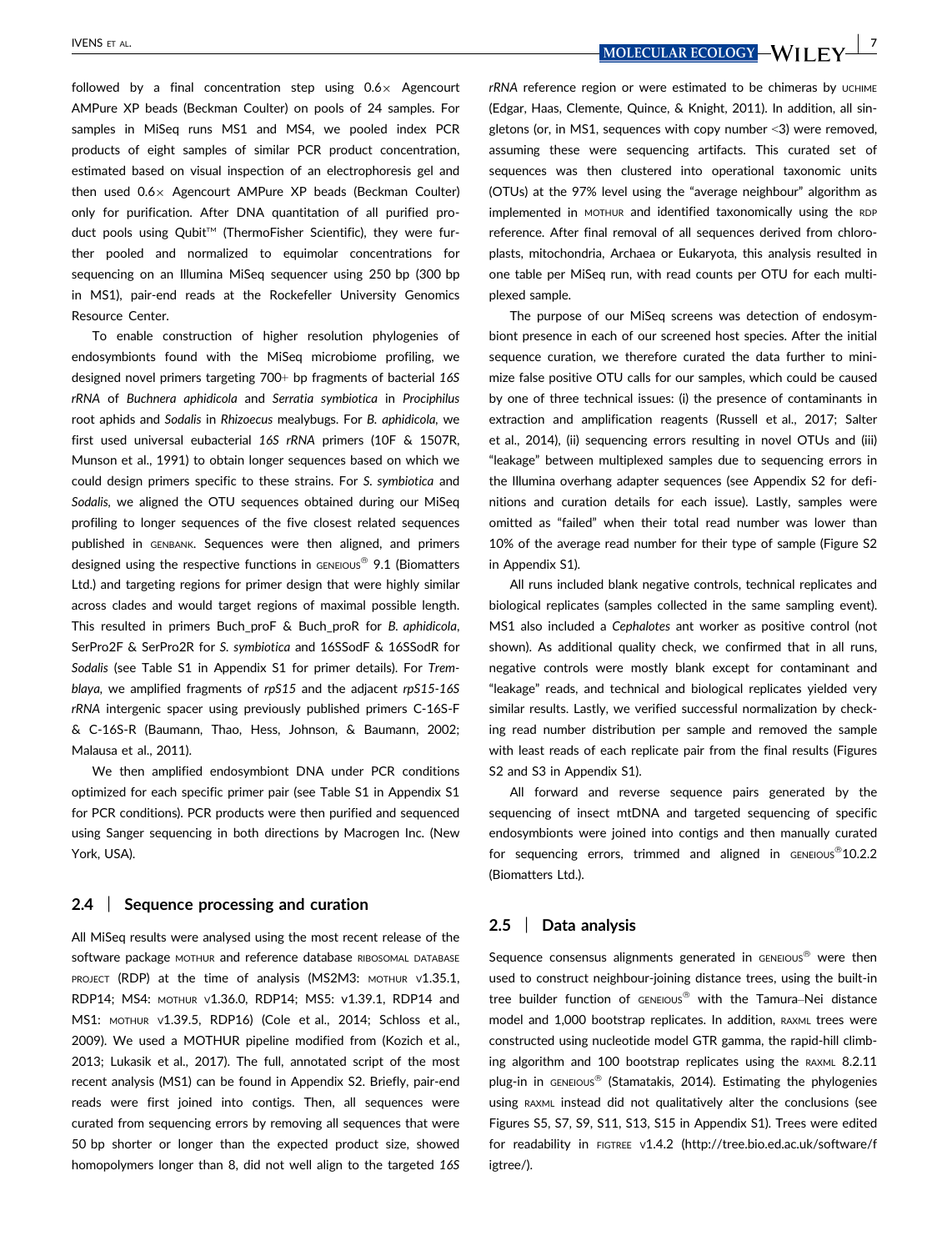Consensus sequences for each alignment as well as the most abundant genotype observed for each reported OTU in our MiSeq analyses were matched against sequences previously deposited in NCBI GENBANK using their BLAST<sup>®</sup> search. The sequences with the maximum "total score" were reported as "closest match," provided the information stored under their accession number was still available. If not, we reported the next sequence listed. For each matching sequence, we reported its source, as well as the % of sequence identity to the queried sequence and its Expect (E)-value. The E-value gives the likelihood of the match having occurred by chance given the database size. The closer to 0, the more significant the match is.

We estimated host–microbe specificity using the  $H_2^{\prime}$  network specificity metric, adopted from ecological network theory (Blüthgen, Menzel, & Blüthgen, 2006; Ivens, von Beeren, Blüthgen, & Kronauer, 2016). This metric estimates the specificity of a bipartite network of two interacting species groups based on the number of times each species-to-species interaction is observed, taking into account the total number of possible interactions.  $H_2'$  values can range from 0 (generalist network) to 1 (specialist network). We estimated  $H_2^\prime$  values for each host–bacteria bipartite network by compiling a host-bybacterium matrix of the observation numbers of each possible combination. Network metrics were then calculated using the software <sup>R</sup> version 3.4.1 (R Development Core Team, 2011) and R package BIPAR-TITE 2.08 (Dormann, Gruber, & Fründ, 2008). We tested for statistical significance by comparing the observed  $H_2'$  values to those of 10,000 randomized networks of equal size (using [http://rxc.sys-bio.](http://rxc.sys-bio.net) [net;](http://rxc.sys-bio.net) Blüthgen et al., 2006; Patefield, 1981).

## 3 | RESULTS

# 3.1 | Specificity of mealybug symbiotic microbiomes

First, we asked whether the symbiotic microbiomes of the five Rhizoecus species were unique and best explained by phylogeny, or whether their microbiomes were correlated with overlapping social partnerships with farming ants. Using Illumina MiSeq sequencing of 16S rRNA, we first screened the four most common mealybug species for the presence of internal bacteria. This broad-scale screen showed that these Rhizoecus mealybugs harbour a simple microbiome, solely consisting of endosymbionts. We found three groups of bacterial operational taxonomic units (OTUs) at the 97% level: those belonging to Tremblaya, those of Sodalis (Gammaproteobacteria) and a single OTU of Serratia symbiotica (Figure S2, Tables S2 and S3 in Appendix S1). The closest matching bacterial sequences to longer fragments of these three OTUs (obtained with targeted sequencing, see below) currently included in the NCBI nucleotide database all stem from associates of other insects. The closest Tremblaya match is from the mealybug Planococcus ficus (at 90% identity, E-value  $= 0.0$ ), Sodalis matches Sodalis glossinidius found in the Tsetse fly (95% identity, E-value  $= 0.0$ ) and Serratia symbiotica matches a known secondary endosymbiont of aphids (99% identity, E-value  $= 0.0$ ) (Figure S2, Tables S2 and S3 in Appendix S1; Chen, Wang, Chen, & Qiao, 2015; López-Madrigal, Latorre, Moya, & Gil, 2015; Matthew, Darby, Young, Hume, & Welburn, 2005).

The MiSeq results already showed variation at the ~300 bp resolution, with several different OTUs belonging to the same bacterial taxon. To examine our question further at the genotype level, we used custom-designed primers targeting ~700–1,000 bp 16S rRNA fragments of Sodalis and Serratia, and rpS15 and the rpS15-16S rRNA intergenic spacer in Tremblaya. The targeted sequencing showed that each of the five mealybug species harbours their own genotype (hereafter referred to as strain) of Tremblaya ( $n = 61$  mealybugs) and Sodalis ( $n = 59$  mealybugs; Figure 2b,c and Figures S6–S9 in Appendix S1). In addition to these well-known mealybug endosymbionts, mealybugs belonging to Rhizoecus sp. 1 and 2 also invariably harbour species-specific strains of Serratia symbiotica (Figure 2c, Figure S16 in Appendix S1). These data demonstrate that the endosymbiotic microbiomes of all five mealybug species are highly speciesspecific (mealybug-endosymbiont bipartite network specificity  $H'_2 = 1$ ,  $p < .001$ ). Thus, we found no evidence of a shared symbiotic microbiome among species, nor was there any clustering according to which ant species farmed the mealybugs. This suggests that indeed phylogeny rather than social partnership is correlated with microbiome diversity in mealybugs.

#### 3.2 | Specificity of aphid symbiotic microbiomes

Second, we asked whether the symbiotic microbiome of the farmed aphids followed a similar pattern of species-specificity or whether social partnerships with the same farming ants played a role. Our aphid MiSeq screening covered the eight most common Prociphilus root aphids found in the ants' nests. The results showed that these aphids harbour a maximum of two endosymbionts: Buchnera aphidicola, the primary endosymbiont of all aphids and also, like the mealybugs, Serratia symbiotica, the secondary endosymbiont known from several other aphids (Henry et al., 2015). The closest matching sequences of these OTUs stem from other aphids: Prociphilus ligustrifoliae (B. aphidicola, 98% identity, E-value  $=$  0.0) and Stomaphis longirostris (S. symbiotica, 99% identity, E-value = 0.0; Figure S2, Tables S2 and S3 in Appendix S1). The single, rare, sample of Prociphilus fraxinifolii harboured an unclassified Enterobacteriaceae, a potential endosymbiont as its closest match is a bacterial endosymbiont of the scale insect Coelostomidia pilosa (98% identity, E-value  $1 \times 10^{-137}$ ; Figure S2 and Table S3 in Appendix S1). Lastly, we observed a handful of isolated cases of likely pathogenic infections with Microbacteriaceae and other actinomycetes (Figure S2 and Table S3 in Appendix S1).

Mapping the aphid microbiome to its phylogeny at strain level resolution was again achieved by targeted sequencing of B. aphidicola and S. symbiotica using custom-designed primers. The results show that each strain of B. aphidicola ( $n = 218$ ) was limited to a single COI clade or species of aphid (Figures 2f and Figure S10–S13 in Appendix S1). Currently, the mitochondrial phylogeny of P. erigeronensis (Figure 2e) remains insufficiently resolved to assess clade-specificity of Buchnera strains. However, each aphid in this clade has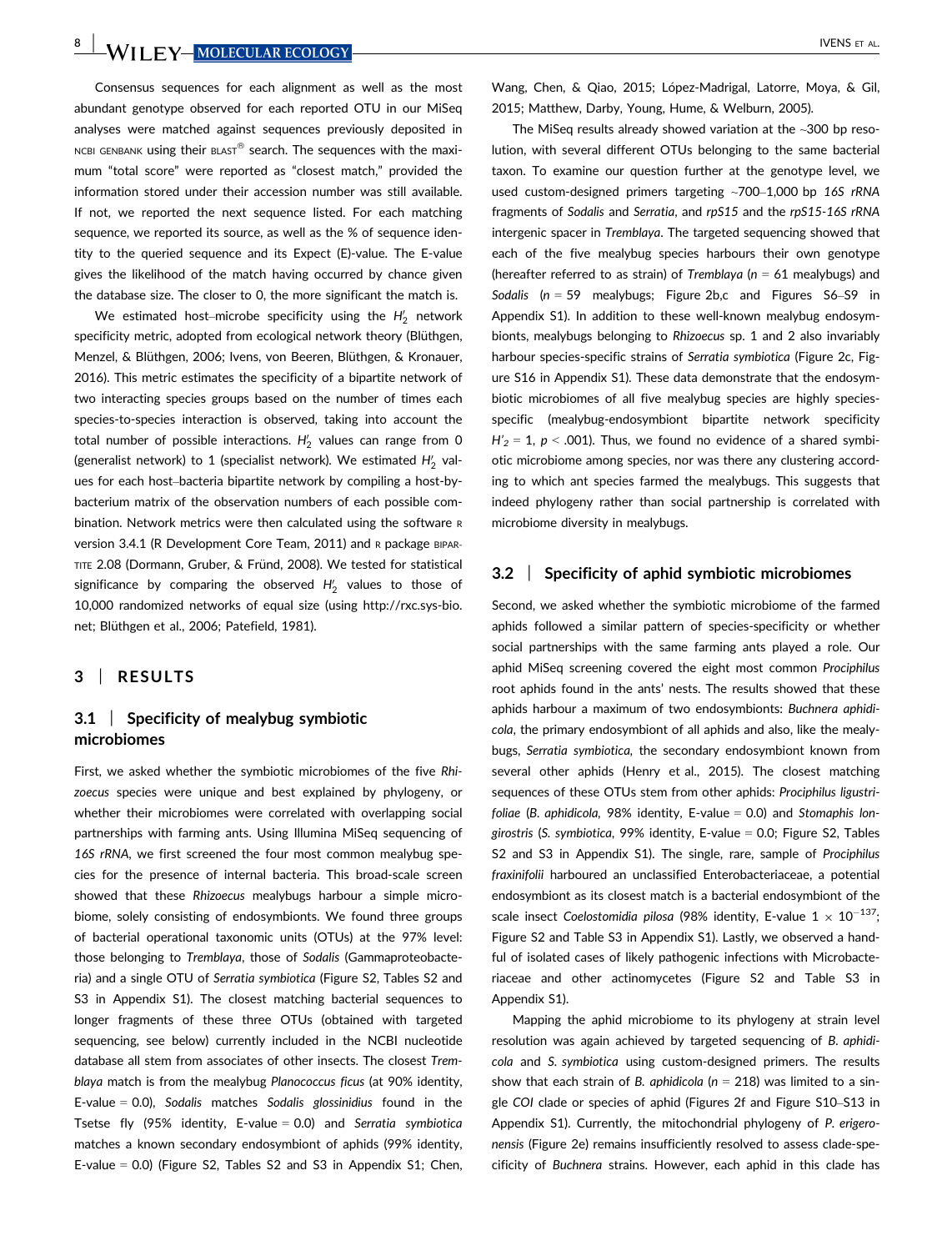$\frac{NENS}{NOLECULAR ECOLOGY}$   $\frac{9}{NILEVI}$ 

one of three types of Buchnera, and importantly, each of the aphid mitochondrial haplotypes is always associated with the same Buchnera haplotype, suggesting that these might, in fact, represent separate aphid lineages as well. More data are needed to verify this.

All included aphids were also screened for the presence of S. symbiotica, but only aphids in the clade P. longianus A tested positive for this endosymbiont, confirming the initial results of our MiSeq screen (Table S1 in Appendix S2, Figures S2 and S16 in Appendix S1). Serratia symbiotica was found in the majority of the aphids in this clade, but not in all of them (22 of 28 screened P. longianus A aphids) (Table S1 in Appendix S2, Figures 2d and Figures S2, S16 in Appendix S1).

Together, this suggests that also the aphid endosymbiotic microbiome is characterized by a strong phylogenetic signal, with one-toone clade-specificity of endosymbiont genotypes (aphid endosymbiont bipartite network specificity  $H'_2 = 1$ ,  $p < .001$ ) and no evidence for an effect of social partnerships.

#### 3.3 | Specificity of ant symbiotic microbiomes

We next looked within ants and asked whether the five trophobiont-farming subterranean ant species Brachymyrmex depilis, Lasius flavus, L. claviger, L. nearcticus and L. umbratus each harbour their own species-specific microbiome or whether farming of the same aphids and mealybugs results in a shared microbiome across ant species, or with their trophobionts. To address this question, we amplified bacteria from individual ant worker gasters of all species for subsequent 16S rRNA MiSeq sequencing. Amplification rates varied widely across samples, both between species (Figure S2, S3 and S17 in Appendix S1) and within- and between ant colonies (Figure S3 in Appendix S1), suggesting that none of the species consistently contained symbiotic bacteria at significant levels. These generally low bacterial densities were confirmed visually by fluorescent microscopy on SYBR-green-stained ant gut extracts in a limited number of samples, following Sanders et al. (2017). Owing to these varying amplification rates, we were only able to sequence the microbiome of 129 of the 160 ant workers initially sampled, with the species Lasius claviger and L. umbratus best represented (Figure 3a).

The symbiotic microbiome sequencing revealed the presence of a relatively simple set of OTUs at the 97% level with significant presence in one or more individuals (Figures S2, S3 and Table S3 in Appendix S1). After contaminant removal, the remaining OTUs grouped into four categories: noncore OTUs, which were observed only occasionally, potential core OTUs (overall rare OTUs showing significant presence in certain species or ant colonies), core OTUs (making up the majority of reads across species and colonies) and lastly, trophobiont-derived bacteria.

The first and second categories of noncore and potential core OTUs occasionally infect individual workers or ant colonies. The noncore OTUs mostly included Streptococcus, Diplorickettsia, Entomoplasmatales, Spiroplasma and Lactobacillus (Figures S2, S3 and Table S3 in Appendix S1). All microbiome reads belonging to this category were excluded from further analysis. We also found significant presence of Wolbachia (exclusive to both included B. depilis workers) and Oxalobacter (four L. claviger workers from two nests), which were therefore deemed potential core OTUs (Figures 3a and Figures S2, S3 in Appendix S1).

The third category, the core OTUs, contains members of the sugar-processing Acetobacteraceae (aab). These bacteria were consistently found in Lasius ant gasters, in all three MiSeq runs that included ant samples (MS1, MS2MS3, MS4) (Figure 3). Phylogenetic comparison of all Acetobacteraceae OTUs found in the various runs shows that these OTUs cluster together into five groups, hereafter called strains aab L1-L5 (Figure 3b). The closest NCBI GENBANK matches to these OTUs are to Acetobacteraceae found in other ants with sugar-rich diets. Inclusion of these sequences in our phylogeny reveals close relationship between Acetobacteraceae found across these different ants, with aab1 and aab2 from Camponotus chromaiodes matching closer than 97% to our observed strains aab\_L1 and aab\_L2, respectively, and thus being the same strains, under the 97% identity definition, as those found in Lasius ants (Figure 3b and Table S3 in Appendix S1; Brown & Wernegreen, 2016; Hu et al., 2017; Russell et al., 2009). Interestingly, the three most common ant species L. claviger, L. nearcticus and L. umbratus share the same three Acetobacteraceae strains (aab\_L1, aab\_L2, aab\_L3), while the three analysed individuals of L. flavus exclusively harboured strains aab\_L4 and aab\_L5 (Figure 3a,c).

The fourth and final category of bacteria observed in ant gasters is that of potentially trophobiont-derived bacteria (Figure 3a, in blue). This category included the occasional observation of an unclassified Enterobacteriaceae, which matches closest to a secondary endosymbiont of giant scale insect Coelostomidia pilosa and was also found in the single sample of P. fraxinifolii we screened (Table S2 and Figure S2 in Appendix S1; Dhami, Buckley, Beggs, & Taylor, 2013). Whether this is indeed a trophobiont–ant-transferred endosymbiont merits further study.

The most notable two bacteria in this category are Buchnera aphidicola and Serratia symbiotica, which we found at significant levels in at least three ant workers. These were included in MiSeq run MS4, which did not include any aphid or mealybug samples, so the possibility of these reads being the result of "leakage" because of multiplexing can be ruled out. In addition, the presence of S. symbiotica was confirmed in these ant samples using our specific Serratia primers and the sequence matched those observed in P. longianus A samples most closely (Figure S16 and Table S3 in Appendix S1). Whether these are transient bacteria that the ants obtained from their trophobionts directly, either by preying on them or from transfer via honeydew, or whether these observations indicate colonization of ants by these bacteria is unknown. The two honeydew samples, collected from P. longianus B, included in our microbiome analysis did not show significant presence of any of the OTUs observed in the ants or their trophobionts (Figure S2 in Appendix S1). With B. aphidicola being an obligate endosymbiont of aphids, its occasional occurrence in ant workers is therefore best explained by recent consumption of aphids.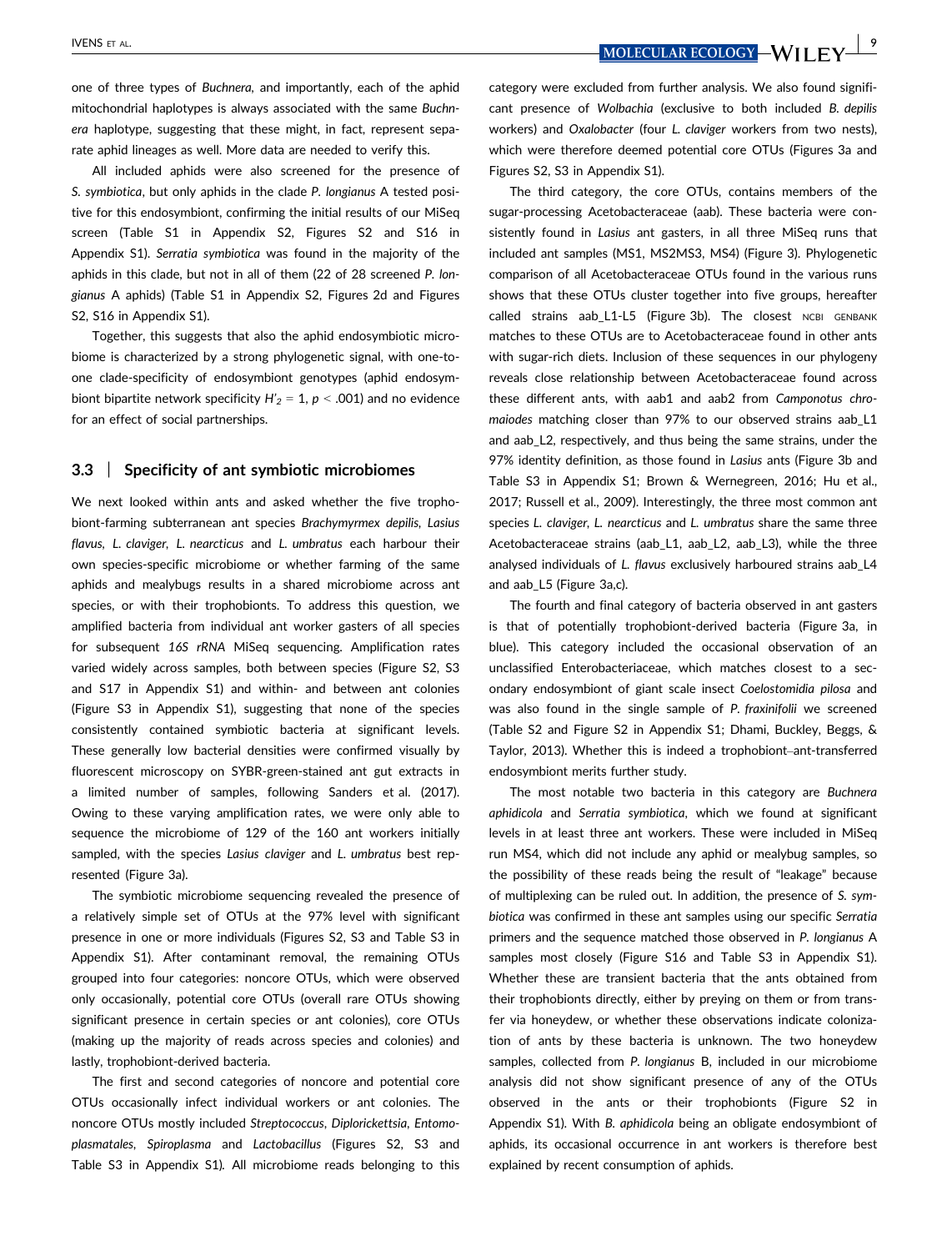10 WII FY-MOLECULAR ECOLOGY-<br>
WII FY-MOLECULAR ECOLOGY-

Thus, we observe indications of both microbiome species-specificity (the  $H_2'$  of the ant-microbiome network being 0.421 ( $p < .0001$ ), which is mostly driven by the apparent exclusive association of the two rare ant species B. depilis and L. flavus with Wolbachia and two unique strains of Acetobacteraceae, respectively) and influence of social partnerships (e.g. three Acetobacteraceae strains shared among the other three Lasius species) on the microbiome composition of these five ant species (Figure 3a,c). Interestingly, the three Lasius species that share Acetobacteraceae strains have also been found to farm the same two mealybug species (Rhizoecus spp. 3 and 4), indicating more similar social partnerships among these species than between them and B. depilis and L. flavus, which have never been found to farm Rhizoecus spp. 3 and 4 (Figure S1 in Appendix S1). The small sample sizes of the latter two ant species, however, do not allow us to draw any firm conclusions regarding this potentially interesting correlation.

## 4 | DISCUSSION

We took advantage of a recently characterized subterranean symbiosis in which five species of ants farm multiple species of trophobionts (mealybugs and aphids) inside their nests, often simultaneously (Figure 1 and Figure S1 in Appendix S1). We first asked whether trophobionts that are farmed by similar hosts have similar microbiomes, or whether their microbiomes are correlated with their respective phylogenies. This latter hypothesis is expected given the ancient relationships between the trophobionts and their endosymbionts (Douglas, 1998; Husnik et al., 2013). Our results confirmed that in the trophobionts, phylogeny is the key correlate. Both mealybugs and aphids harbour phylosymbiotic microbiomes that are highly species-specific, composed of multiple endosymbionts that closely diverged with their insect hosts (Figure 2). None of the observed endosymbiont strains are shared among different groups or species of trophobionts. Despite the similarity in habitat and available food sources due to being farmed by overlapping ant species in similar, isolated underground environments, we found that the trophobionts' symbiotic microbiome is exclusively correlated with their phylogeny.

Next, we asked whether this is also the case for the farming ants. Do the symbiotic microbiomes of different ant species that farm the same trophobionts share core components with each other and their trophobionts, or is microbiome composition species-specific and correlated with ant phylogeny? We found that the three most common Lasius ant species, which all farm the same trophobionts, share a trio of sugar-processing bacteria (Figure 3), suggesting a potential role of social partnerships. In addition, a limited data set on two additional ant species, Lasius flavus and Brachymyrmex depilis, which farm a slightly different set of trophobionts (Figure S1 in Appendix S1), indicates that these may harbour bacteria exclusively associated with them, including sugar-processing bacteria. Despite the potential microbial transfer between the trophobionts and the ants via the trophobionts' honeydew, we also did not find

any evidence for consistently shared microbiomes between ants and their trophobionts.

The high level of species-specificity in the trophobionts' symbiotic microbiome is most likely explained by two characteristics: (i) the highly specialized metabolic function of these microbes within their unique hosts and (ii) the predominant, if not exclusive, vertical mode of transmission of the endosymbionts.

The majority of the bacterial endosymbionts observed in the trophobionts are closely related to those previously found in related hosts. In these well-studied examples, the endosymbionts provide vital metabolic functions specific to their hosts (Douglas, 1998; Husnik & McCutcheon, 2016; Husnik et al., 2013; Oliver et al., 2010). For example, Tremblaya and Sodalis endosymbionts were found in all Rhizoecus mealybug species. Tremblaya is known to perform indispensable metabolic roles, such as production of essential amino acids (Husnik et al., 2013). In other systems, both Tremblaya and its mealybug host have undergone genome reduction over evolutionary time, making them codependent due to complementary genome function (Husnik et al., 2013; McCutcheon & von Dohlen, 2011). This mealybug–Tremblaya partnership, in fact, can constitute a hierarchical symbiosis, in which the Tremblaya endosymbiont contains its own endosymbiotic Gammaproteobacterium. The best-studied example is Morenella, which fulfils several essential genome functions of its own (von Dohlen et al., 2001; Husnik et al., 2013; McCutcheon & von Dohlen, 2011). Over evolutionary time, these Gammaproteobacteria have repeatedly been replaced, also with Sodalis-like bacteria (Husnik & McCutcheon, 2016). The trio of perfectly matching mealybug, Tremblaya, and Sodalis phylogenies reported here is therefore in line with a nested symbiosis of Rhizoecus mealybugs and Tremblaya endosymbionts, which in turn contain Sodalis endosymbionts. While we would need to confirm this physical nestedness using for example fluorescent in situ hybridization (FISH) (von Dohlen et al., 2001), our results are in accordance with a long history of co-evolution, with little potential for colonization and sharing of endosymbionts.

Similarly, all root aphids in the system contain species-specific genotypes of Buchnera aphidicola, a well-studied, obligate primary endosymbiont of aphids, well-known for its vital metabolic functions, most importantly in the production of essential amino acids (Douglas, 1998). The long-term symbiosis between Buchnera and its aphid hosts is further characterized by the evolution of a specific organ inhabited by Buchnera, the bacteriocyte (Douglas, 1998; Jousselin et al., 2009). Like in the mealybugs, this integrated, physically "closed" symbiosis leaves little room for frequent exchange or colonization by shared symbionts.

The high congruence between host phylogenies, based on mitochondrial COI sequences, and the symbiont 16S rRNA phylogenies, is likely the result of transmission mode. Vertical transmission of the endosymbionts from mother to daughter trophobionts drives the evolution of species-specific high-dependency symbiosis (Fisher et al., 2017). Vertical transmission has long been established as the sole transmission mode in both the mealybug–Tremblaya complex and for Buchnera in aphids (von Dohlen et al., 2001; Douglas, 1998; Jousselin et al., 2009).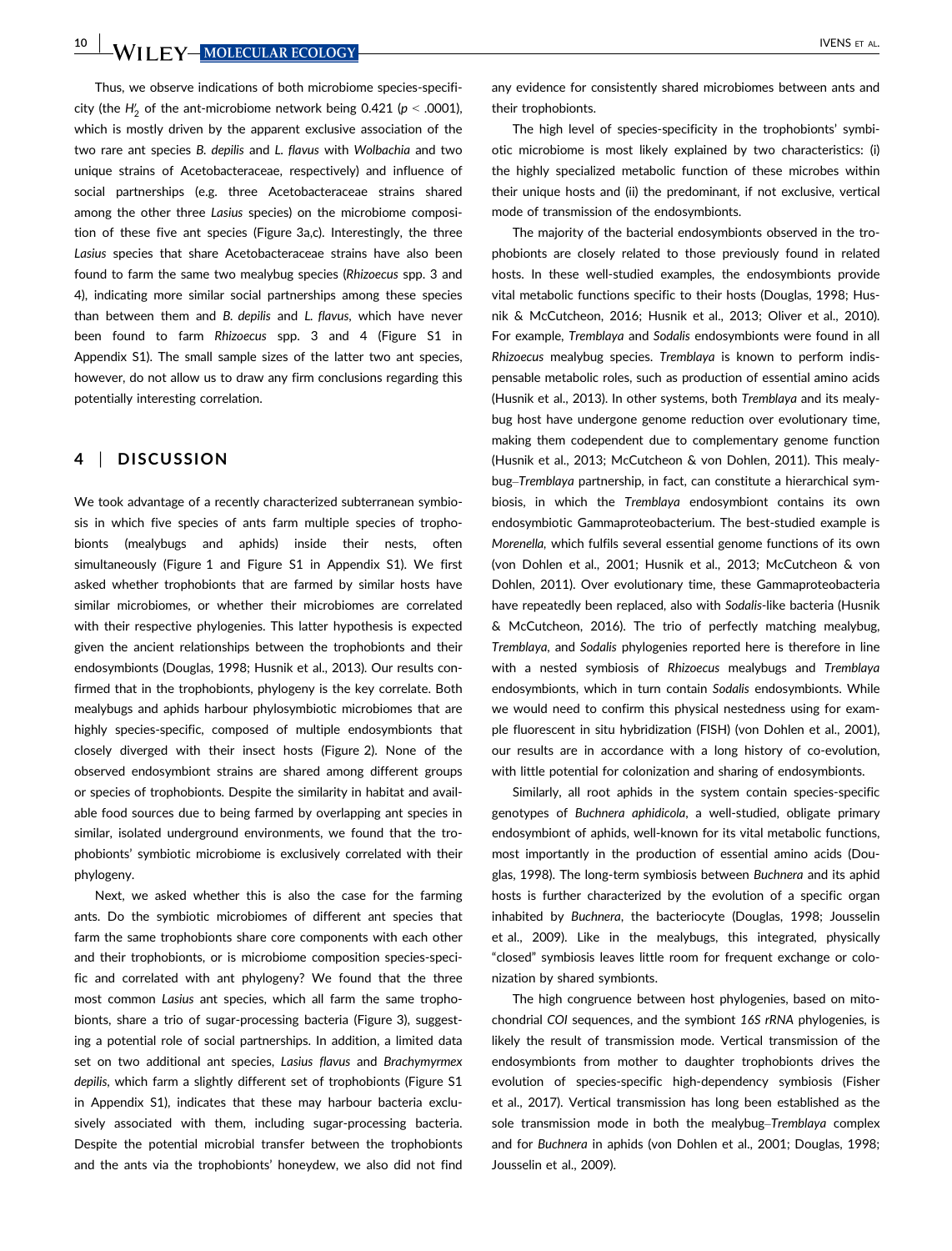In addition to strong endosymbiont-specificity at the mitochondrial level, species-specificity even at the host nuclear genetic level is likely aided by predominant, if not exclusive, asexual reproduction in all focal species of mealybugs and aphids. This is because the absence of a sexual cycle will reduce nuclear genetic recombination levels and, therefore, preclude novel endosymbiont-nuclear gene combinations. During our 5 years of field work (2013–2017), trophobiont males were never observed (A. B. F. Ivens, personal observation). Mealybugs often reproduce exclusively clonally, with males being only rarely observed or absent (Ross & Shuker, 2009). Likewise, aphids are cyclic parthenogens, which commonly become fully parthenogenetic when they forego their annual sexual cycle (Ivens, Kronauer, Pen, Weissing, & Boomsma, 2012b; Simon, Rispe, & Sunnucks, 2002). The subterranean lifestyle provides a relatively stable environment, and being associated with ants may have further facilitated the loss of the sexual cycle in aphids (Ivens, 2015; Ivens et al., 2012b; Law & Lewis, 1983; Wulff, 1985).

Surprisingly, we observed an additional species-specific endosymbiont, Serratia, to be present in some clades of both aphids and mealybugs. While Serratia symbiotica is a known secondary, facultative, endosymbiont of other aphids, most notably of Lachnids (Burke, Normark, Favret, & Moran, 2009; Henry et al., 2015; Russell, Latorre, Sabater-Muñoz, Moya, & Moran, 2003), our study is the first to observe S. symbiotica in mealybugs. The three observed Serratia strains cluster together, away from Serratia known from five other aphid hosts (Figure S16 in Appendix S1). Importantly, our finding of all individuals of Rhizoecus spp. 1 and 2 invariably harbouring species-specific Serratia genotypes indicates a potential long-term association of these mealybugs with this third endosymbiont, meriting further exploration.

In some aphids, this bacterium has become an obligate endosymbiont, providing metabolic functions complementary to the resident Buchnera strain and potentially being on its way to replacing Buchnera (Burke & Moran, 2011; Meseguer et al., 2017; Pérez-Brocal et al., 2006). Serratia has been shown to confer several ecological advantages such as heat-stress tolerance and nutritional benefits (Koga, Tsuchida, & Fukatsu, 2003; Montllor et al., 2002; Russell & Moran, 2006). It is overrepresented in monophagous aphid species and in those feeding on specific Acer trees (Henry et al., 2015). In our study, we found Serratia to be exclusively associated with Prociphilus longianus clade A aphids, although not all individual aphids belonging to this clade contained Serratia. Field observations and preliminary root barcoding results suggest that Prociphilus longianus aphids primarily feed on Quercus, possibly also Acer (A. B. F. Ivens, personal observation). It is conceivable that in this species, Serratia confers an ecological benefit in this feeding niche, but more work is needed to clarify the exact root feeding niches of these organisms.

One potential explanation for the presence of Serratia in both aphids and mealybugs is that it can be horizontally transmitted, even via host plants (Burke et al., 2009; Henry et al., 2013, 2015; Oliver et al., 2010). With aphids and mealybugs frequently sharing host ant nests, and even nest chambers and, consequently, feeding niches, Serratia could then even be transmitted across taxon boundaries

IVENS ET AL. **NOLECULAR ECOLOGY — WILL EV** 

(Figure 1c). However, the strong mitochondrial clade-specificity of Serratia in both aphids and mealybugs (Figure 2 and Figure S16 in Appendix S1) suggests that if there ever was horizontal transfer, it must have been historical, and since that time, there has been a transition to vertical transmission and strict host-specificity. Such historic transfer has been shown before in whiteflies harbouring aphid endosymbiont-like, but diverged, symbionts (Darby, Birkle, Turner, & Douglas, 2001). In a recently published survey of endosymbionts in above-ground aphids, there was a trend towards a higher Serratia prevalence in ant-farmed aphid species coinciding with a marked absence of two other facultative aphid endosymbionts, Hamiltonella defensa and Regiella insecticola (Henry et al., 2015). This pattern can potentially be explained by Serratia conferring nutritional benefits complementary to the protective benefits provided by farming ants, while the other endosymbionts confer benefits redundant with ant protection, such as protection against parasitoids (Henry et al., 2015). While their natural enemies remain unknown at this point, the matching results of our survey indicate that the same mechanisms may be at play in root aphids, but this would need to be further verified by broader screening of both ant-

In contrast to these highly specific and somewhat diverse microbial associations in the trophobionts, we find little diversity and specificity in the microbiomes of the ant farmers. Instead, the microbiomes of the focal ant species Brachymyrmex depilis, Lasius flavus, L. claviger, L. nearcticus and L. umbratus are simple, with limited diversity. Many of our screened ant workers lacked detectable levels of bacteria, and overall, we only observed seven core OTUs (Figure 3). The observed low bacterial density and diversity in Lasius ants were expected given past work on other ant microbiomes, which display similar patterns (Hu et al., 2017; Moreau & Rubin, 2017; Ramalho, Bueno, & Moreau, 2017; Russell et al., 2009, 2017). While there are exceptions representing a number of highly specialized ant–microbe associations in a handful of specific ant clades (Anderson et al., 2012; Lukasik et al., 2017; Russell et al., 2009, 2017; Sanders et al., 2014), overall this low density and diversity is in line with previous work (Sanders et al., 2017).

tended and nonant-tended root aphids.

We identified the most prevalent bacteria in the surveyed Lasius species as belonging to the Acetobacteraceae, a family of acetic acid-producing bacteria that thrive in sugar-rich environments (Figure 3). These bacteria are generally found in hosts with sugar-rich diets, such as the honeydew on which these Lasius ants predominantly feed (Ano, Toyama, Adachi, & Matsushita, 2008). Indeed, the observed OTUs are closely related to those previously published from the guts of other ants feeding on carbohydrate-rich diets, including honeydew-feeding Camponotus carpenter ants, Formica wood ants and Linepithema Argentine ants (Brown & Wernegreen, 2016; Hu et al., 2017; Russell et al., 2009) (Figure 3, Tables S2 and S3 in Appendix S1). In addition, these bacteria are related to Asaia bacteria, recently found in Pseudomyrmex and Tetraponera ants, which both feed on another sugar-rich diet of extra floral nectar (Kautz, Rubin, & Moreau, 2013; Samaddar et al., 2011). Their prevalence among these specific ants, in combination with shown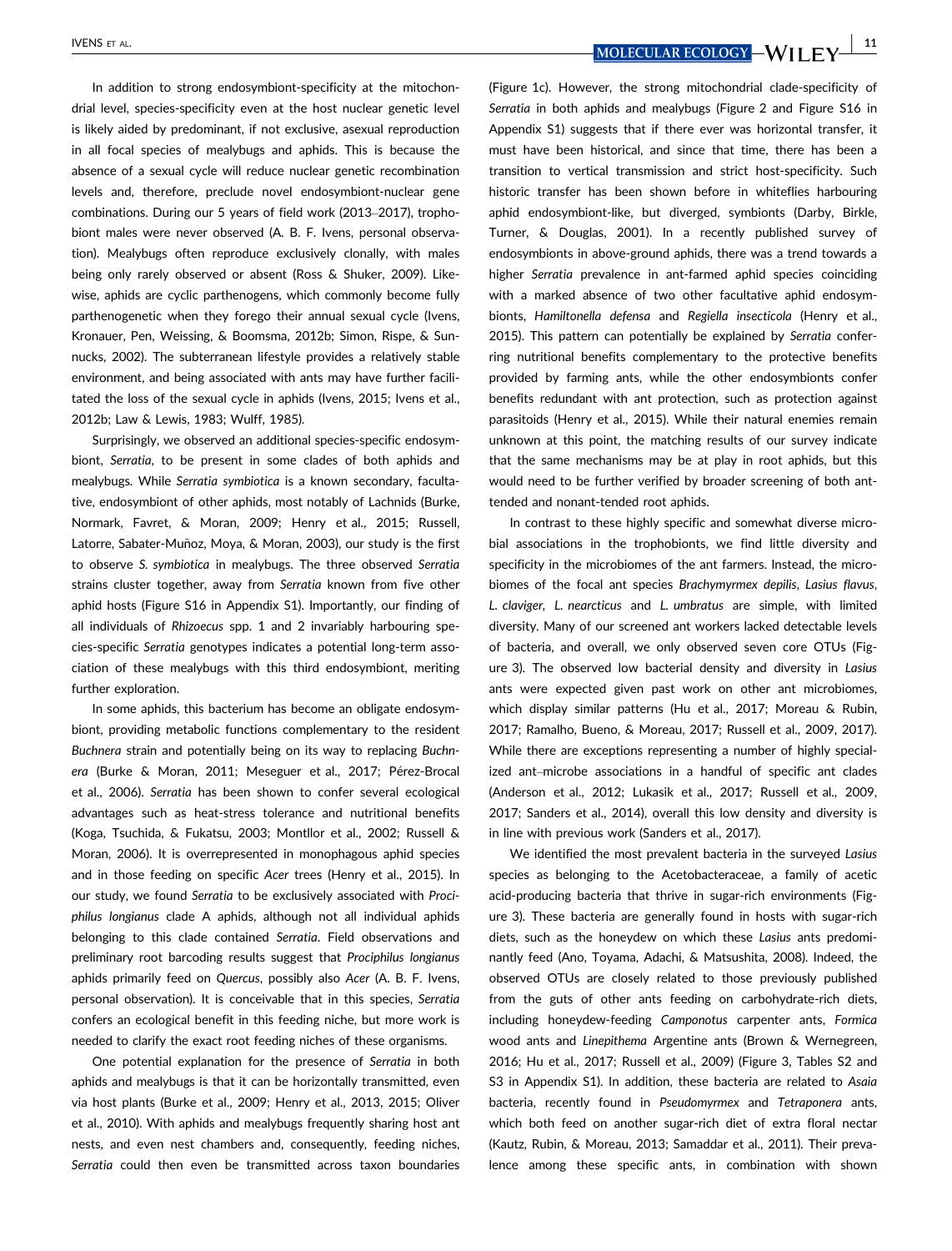experimental increase in bacterial density with sugar-rich diets, suggests that Acetobacteraceae aid in the ants' digestion of sugary honeydew, although more functional work is needed (Hu et al., 2017). In addition to sugar-processing abilities, Asaia found in Tetraponera ants has been suggested to play a role in nitrogen fixation (Samaddar et al., 2011). This additional functionality could also be present in their relatives colonizing the Lasius ants in this study.

The ant–Acetobacteraceae symbiotic relationship has previously been suggested to be quite old and specialized (Brown & Wernegreen, 2016). Camponotus strains aab1 and aab2 were shown to be members of a monophyletic Acetobacteraceae clade that is highly specific to ants, in particular the subfamily Formicinae, to which also Lasius ants belong.

Our observation of these same strains in Lasius ants suggests a more wide-spread distribution than hitherto thought, spanning across several genera within the Formicinae.

We did not observe any Acetobacteraceae in the two screened workers of Brachymyrmex depilis. Instead, both workers, collected from the same nest, showed exclusive colonization by Wolbachia, constituting the only two observations of this bacterium in our study. Wolbachia is a common symbiont of ants (Brown & Wernegreen, 2016; Kautz et al., 2013; Russell, 2012), and its potential roles include manipulation of the ants' reproduction as well as beneficial roles such as nutritional aid and protection (Russell et al., 2017). With Wolbachia's prior record as an ant symbiont with a large potential to impact the ecology and evolution of its hosts, a possible Brachymyrmex–Wolbachia relationship merits further study. In addition, we cannot exclude the possibility that the presence of Wolbachia in relatively high abundance (making up around 50% of the sequencing reads, Figure S3 in Appendix S1) in these two ant workers precluded detection of any Acetobacteraceae present at lower abundance. Future experiments using Acetobacteraceae strain-specific primers to screen larger sample numbers of each of the five focal ant species will help resolve this issue. A second observed potential core bacterium was Oxalobacter, with significant presence in workers of two L. claviger colonies (Figure S3 in Appendix S1). The function of Oxalobacter in ants remains unknown, but it has been attributed a beneficial role in humans (Barnett, Nazzal, Goldfarb, & Blaser, 2016).

Contrasting previous findings of strong phylogenetic signal of ant–microbe associations at higher taxonomic levels (Anderson et al., 2012; Russell et al., 2009, 2017), our survey shows only weak phylogenetic signal of microbial occurrence in these trophobiont-farming ants. Although we find differences at the genus level, with the limited sample of two Brachymyrmex workers exclusively containing Wolbachia, all ants surveyed within the genus Lasius harbour Acetobacteraceae, with three of these strains being shared by several ant species. The only species-specific microbiome observed within Lasius is that of the three screened L. flavus ant workers containing two additional Acetobacteraceae strains, while the other species share their three strains. Because of the rarity of this species, our sample size was limited. This finding needs further confirmation using the approach of targeted Acetobacteraceae sequencing described above, but it points to a potentially interesting association. Rather than a

phylogenetic signal, this distribution pattern may be best explained by the ants' social partnerships. The three most common Lasius species not only share three strains of Acetobacteraceae but also exclusively farm Rhizoecus spp. 3 and 4 mealybugs, while L. flavus and Brachymyrex have only been found associated with R. spp. 1, 2 and 5 (Figure S1 in Appendix S1). These differences in food source resulting from different honeydew produced by different mealybugs could then possibly be driving maintenance of different symbiotic microbiomes.

In summary, our results confirm a predominant correlation with phylogeny over one with social partnerships in the trophobiont microbiomes and, in contrast, point to a potentially important effect of social partnerships in the formation of the Lasius ant microbiomes. These findings are both supported by recent work on the microbial communities of a tropical ant–plant–hemipteran symbiosis in which two different ant species farm the same two scale insect trophobiont species and house them in domatia of the same species of ant–plant (Pringle & Moreau, 2017). The effect of social partnerships on trophobiont microbiomes was limited, with the scale insects both harbouring their own microbiome. In contrast to our findings, however, the microbiomes of both ant species were very species-specific (Pringle & Moreau, 2017). This is likely because one of the two focal species belongs to the genus Cephalotes, which is known for the strong phylogenetic signal of its microbiome (Sanders et al., 2014). In contrast, the microbiome of the other ant species, Azteca, seems to be more transient and displays lower bacterial abundances. This is more in line with the microbiomes observed in the Lasius and Brachymyrmex ants in our study (Pringle & Moreau, 2017; Sanders et al., 2014).

These differences in phylogeny-correlated microbiomes versus social partnership-correlated microbiomes have been described as "closed" versus "open" symbioses. In "closed" symbioses, the start of an association coincides with birth (e.g. vertical transmission of a symbiont). In "open" symbiosis, on the other hand, microbial colonization and birth are decoupled (e.g. horizontal transmission) (Douglas, 2015). In open cases, the hosts may be colonized by novel microbial partners over their life time, providing scope for a large influence of social partnerships, but perhaps less strict dependency (Fisher et al., 2017). Yet, even in a system that is mostly marked by closed symbioses, Pringle and Moreau (2017) also observed "microbial leakage," where bacterial OTUs overlap between samples originating from the different organisms. This "leakage" can either be explained by a technical issue, namely mistakenly assigning sequencing reads in multiplexed MiSeq runs which include samples stemming from different organisms, or alternatively by ecological microbial transfer in species interactions among different taxa (Pringle & Moreau, 2017). Our employed stringent sequence curation protocol (Appendix S2) was designed to prevent the former technical issue in all multiplexed runs. We could therefore only observe true ant–trophobiont overlap in microbiomes in the single "ant-only" run MS4, and likely because of this reason, we observed it to a very limited extent only. These observations may indeed be explained by ecological microbial transfer among the focal organisms. For example,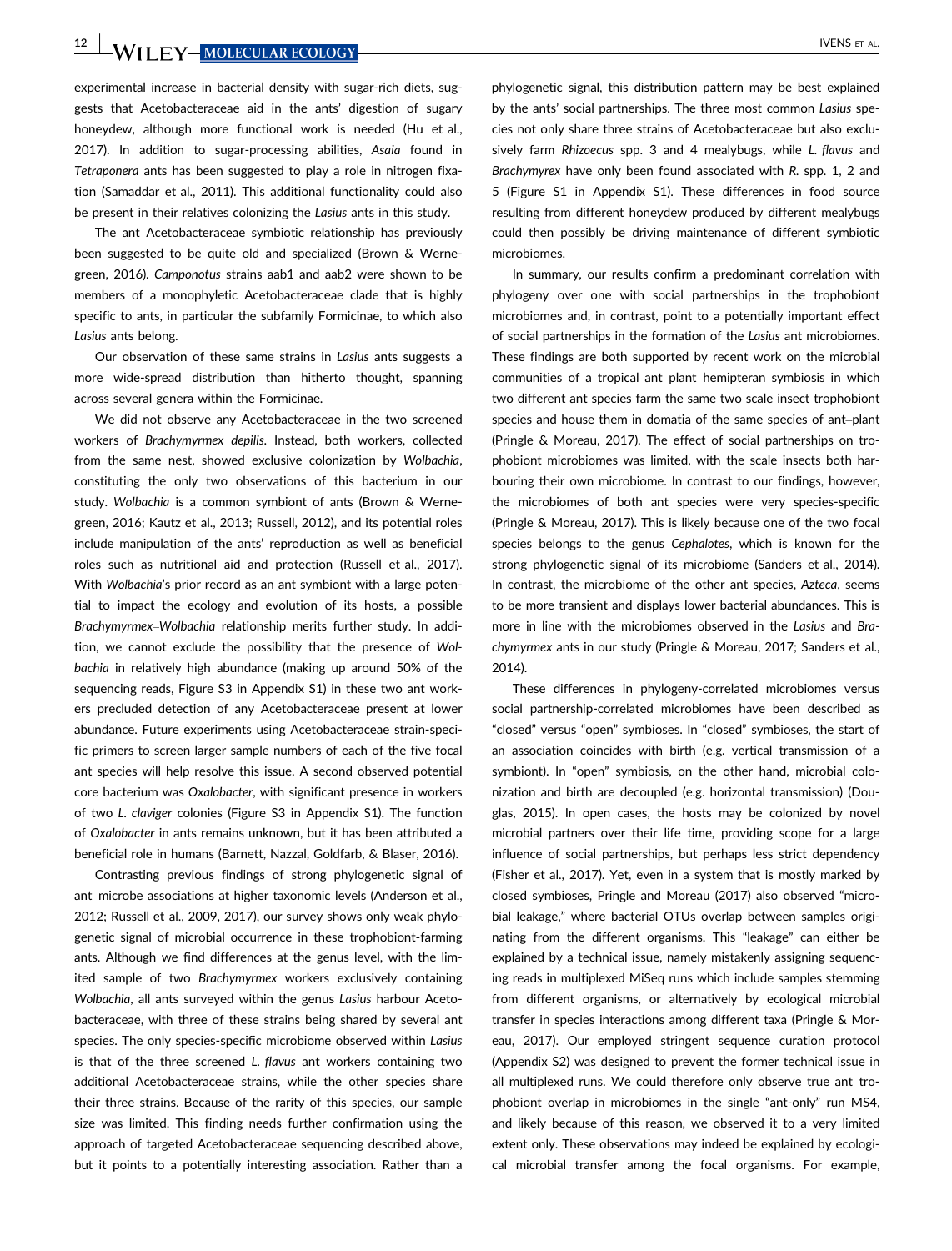transfer can happen when ants prey on their trophobionts. This mode of transfer likely resulted in the remnants of trophobiontderived Buchnera and Serratia we observed in several ant workers (Figure 3, Figures S2 and S3 in Appendix S1). Likewise, previous observations of Serratia in honeydew-feeding Formica ants were best explained by the ants' predation on their aphid livestock (Sirviö & Pamilo, 2010). Alternatively, transfer could occur when ants consume trophobiont-produced honeydew that contains bacteria (Leroy et al., 2011). We did, however, not detect any bacteria in the two screened honeydew samples (Figure S2 in Appendix S1). The predominant absence of trophobiont-derived symbionts in the screened ants matches previous findings in which a suite of trophobiont (lycaenids, Sternorrhyncha) symbionts was found to be absent from ants (Russell et al., 2012). Regardless of the mode of transfer, merely observing bacterial presence by 16S rRNA sequencing does not distinguish passive transfer of bacteria through consumption from active colonization of the host ant's gut by bacteria. Future studies employing dietary manipulation of ants in combination with FISH microscopy could aid distinguishing between these two possibilities. Interestingly, Pringle and Moreau (2017) observed most OTU overlap between one species of scale insects and the plant domatia it was housed in, suggesting that the physical environment can play a role in microbiome formation. In future, we will include samples from trophobiont chamber walls in Lasius nests to further test this idea.

This study suggests that the role of social partnerships in shaping a host's symbiotic microbiome is variable and likely dependent on whether the partnership is a "closed" symbiosis, with strict vertical transmission (Douglas, 2015; Pringle & Moreau, 2017). This is in line with previous studies finding a large effect of social partnerships on microbiome formation in the case of "open" symbioses where microbes are acquired from the environment (Lax et al., 2014; Pringle & Moreau, 2017; Song et al., 2013). The species-specific patterns we observed may also be the result of historic events derived from shared social partnerships. Because in ant–trophobiont relationships, both animal hosts are nutritionally so intricately connected, it is potentially the microbiome that sets the boundaries of viable mutualisms, with only those ant–trophobiont partnerships persisting that harbour complementary microbiomes. Future studies, including those employing experimentally manipulated ant and trophobiont microbiomes, will be able to shed further light on the emerging question of whether it is, in fact, the microbes that indirectly govern maintenance of the higher level animal-animal social partnerships in which they play such essential nutritional roles.

#### ACKNOWLEDGEMENTS

The authors thank Jacob Russell, Guillaume Chomicki and two anonymous reviewers for their constructive comments on the manuscript; Christoph von Beeren, Leonora Olivos-Cisneros, Sean McKenzie, Peter Oxley, Piotr Lukasik, Marten van de Sanden and Stephanie Weldon for providing advice and support on laboratory procedures and data analysis; Tim Gale, Mark Wolek and Kate Leitch for providing help in the field, and the Rockefeller University Center for Field

IVENS ET AL. **NOLECULAR ECOLOGY — WILL FY** 

Research in Ethology and Ecology and the Cary Institute of Ecosystem Studies for granting access to their grounds for field sampling. We also thank the Rockefeller Genomics Resource Center and Connie Zhao for providing advice and logistic support. The research leading to these results has received funding from the European Union Seventh Framework Programme (FP7/2007–2013) under Grant Agreement 624145, a Niels Stensen Fellowship, and a Rubicon Fellowship 825.13.025 from the Netherlands Organisation for Scientific Research (all three to A.B.F.I). The project was further sponsored by the Iris and Junming Le Foundation and the Rockefeller University Center for Clinical and Translational Science grant #UL1 TR000043 from the National Center for Advancing Translational Sciences, National Institutes of Health Clinical and Translational Science Award Program and by the Sackler Center for Biomedicine and Nutrition Research, through the generosity of the Sackler Foundation (both to A.B.F.I), Netherlands Organisation for Scientific Research Vidi Grant 864.10.005 (to E.T.K.), European Research Council (ERC) Grant Agreement 335542 (to E.T.K.) and a Rockefeller University Summer Undergraduate Research Fellowship (to A.G.).

## DATA ACCESSIBILITY

All DNA sequences of OTUs and strains as reported in Table S3 in Appendix S1 are accessible via GENBANK, and accession numbers are provided in the respective table.

Unique microbial DNA sequences from the NJ-trees in Figure 2 are accessible via GENBANK, and accession numbers are provided in Table S1 in Appendix S2 with representative samples.

Complete MiSeq count tables, taxonomies, fasta sequence files and MOTHUR scripts are available from the Dryad Digital Repository:<https://doi.org/10.5061/dryad.t2q12>.

All curated sequences, sequence alignments and original NJ and RaxML trees from Geneious are available from the Dryad Digital Repository:<https://doi.org/10.5061/dryad.t2q12>.

Network tables and R scripts for the network specificity analyses of the aphid–Buchnera and ant–Acetobacteraceae networks are available from the Dryad Digital Repository: [https://doi.org/10.](https://doi.org/10.5061/dryad.t2q12) [5061/dryad.t2q12.](https://doi.org/10.5061/dryad.t2q12)

All raw MiSeq sequencing reads are accessible via the Sequence Read Archive at<https://www.ncbi.nlm.nih.gov/sra/SRP128691>.

#### AUTHOR CONTRIBUTIONS

A.B.F.I. and D.J.C.K. designed the study, with input from E.T.K.; A.B.F.I. and A.G. collected field samples and performed laboratory analyses; A.B.F.I. performed data analysis; A.B.F.I. wrote the manuscript with support from E.T.K. and D.J.C.K.; D.J.C.K. supervised the project.

#### ORCID

Aniek B. F. Ivens **D** http://orcid.org/0000-0003-4924-8966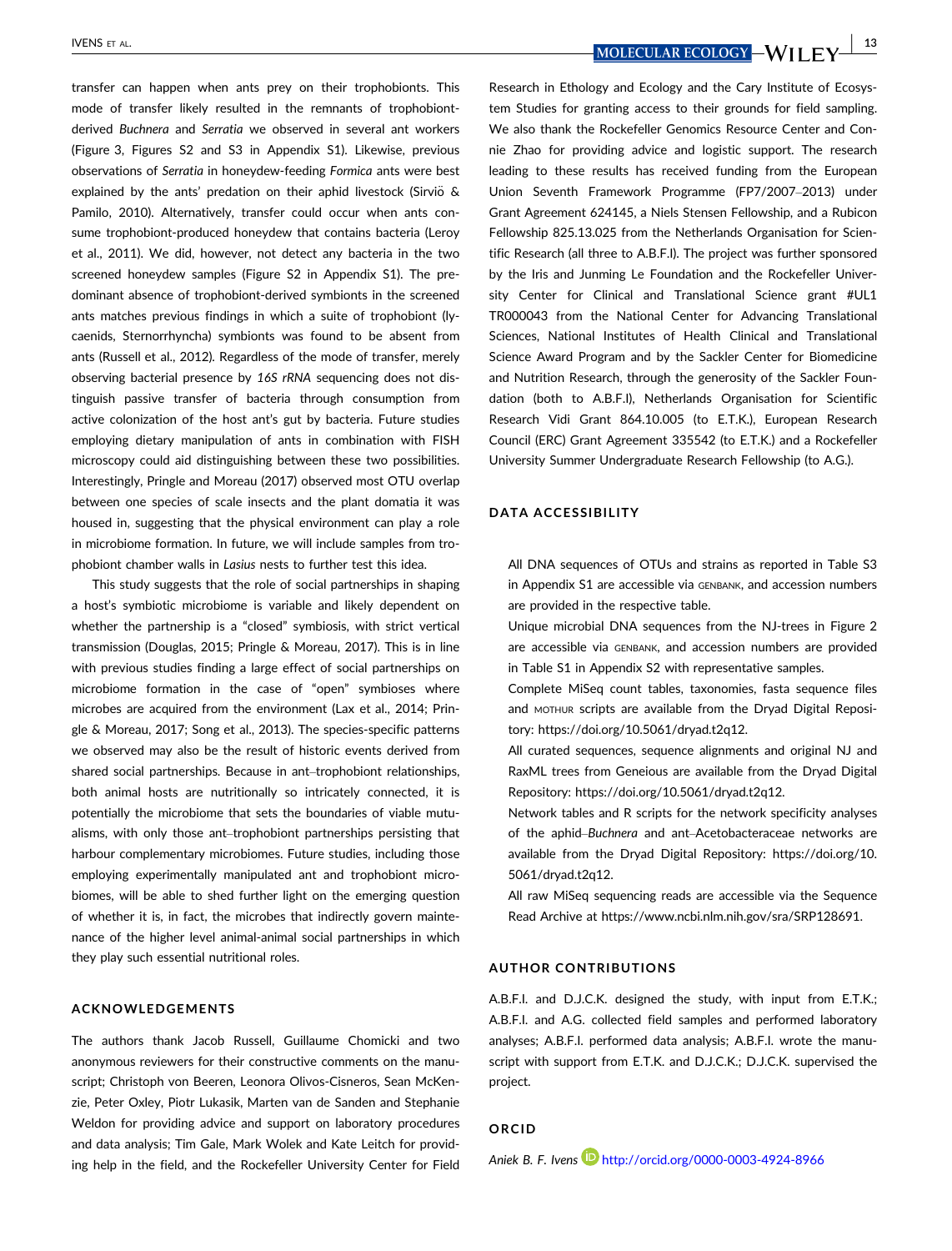### **REFERENCES**

- Anderson, K. E., Russell, J. A., Moreau, C. S., Kautz, S., Sullam, K. E., Hu, Y., ... Wheeler, D. E. (2012). Highly similar microbial communities are shared among related and trophically similar ant species. Molecular Ecology, 21(9), 2282–2296. [https://doi.org/10.1111/j.1365-294X.](https://doi.org/10.1111/j.1365-294X.2011.05464.x) [2011.05464.x](https://doi.org/10.1111/j.1365-294X.2011.05464.x)
- Ano, Y., Toyama, H., Adachi, O., & Matsushita, K. (2008). Energy metabolism of a unique acetic acid bacterium, Asaia bogorensis, that lacks ethanol oxidation activity. Bioscience, Biotechnology, and Biochemistry, 72(4), 989–997.<https://doi.org/10.1271/bbb.70740>
- Bach, C. (1991). Direct and indirect interactions between ants (Pheidole megacephala), scales (Coccus viridis) and plants (Pluchea indica). Oecologia, 87(2), 233–239.<https://doi.org/10.1007/BF00325261>
- Barnett, C., Nazzal, L., Goldfarb, D. S., & Blaser, M. J. (2016). The presence of Oxalobacter formigenes in the microbiome of healthy young adults. The Journal of Urology, 195(2), 499–506. [https://doi.org/10.](https://doi.org/10.1016/j.juro.2015.08.070) [1016/j.juro.2015.08.070](https://doi.org/10.1016/j.juro.2015.08.070)
- Baumann, L., Thao, M. L., Hess, J. M., Johnson, M. W., & Baumann, P. (2002). The genetic properties of the primary endosymbionts of mealybugs differ from those of other endosymbionts of plant sapsucking insects. Applied and Environmental Microbiology, 68(7), 3198– 3205.<https://doi.org/10.1128/AEM.68.7.3198-3205.2002>
- Blüthgen, N., Menzel, F., & Blüthgen, N. (2006). Measuring specialization in species interaction networks. BMC Ecology, 6(1), 9. [https://doi.org/](https://doi.org/10.1186/1472-6785-6-9) [10.1186/1472-6785-6-9](https://doi.org/10.1186/1472-6785-6-9)
- Brady, S. G., Gadau, J., & Ward, P. S. (2000). Systematics of the ant genus Camponotus (Hymenoptera: Formicidae): a preliminary analysis using data from the mitochondrial gene cytochrome oxidase I. Hymenoptera: Evolution, Biodiversity and Biological Control. Fourth International Hymenoptera Conference, Held in Canberra, Australia, in January 1999. pp. 131–139.
- Brock, D. A., Douglas, T. E., Queller, D. C., & Strassmann, J. E. (2011). Primitive agriculture in a social amoeba. Nature, 469(7330), 393–396. <https://doi.org/10.1038/nature09668>
- Brown, B. P., & Wernegreen, J. J. (2016). Deep divergence and rapid evolutionary rates in gut-associated Acetobacteraceae of ants. BMC Microbiology, 16,<https://doi.org/10.1186/s12866-016-0721-8>
- Brucker, R. M., & Bordenstein, S. R. (2013). The hologenomic basis of speciation: Gut bacteria cause hybrid lethality in the genus Nasonia. Science, 341(6146), 667–669. [https://doi.org/10.1126/science.](https://doi.org/10.1126/science.1240659) [1240659](https://doi.org/10.1126/science.1240659)
- Burke, G. R., & Moran, N. A. (2011). Massive genomic decay in Serratia symbiotica, a recently evolved symbiont of aphids. Genome Biology and Evolution, 3, 195–208.<https://doi.org/10.1093/gbe/evr002>
- Burke, G. R., Normark, B. B., Favret, C., & Moran, N. A. (2009). Evolution and diversity of facultative symbionts from the aphid subfamily Lachninae. Applied and Environmental Microbiology, 75(16), 5328–5335. <https://doi.org/10.1128/AEM.00717-09>
- Caporaso, J. G., Lauber, C. L., Walters, W. A., Berg-Lyons, D., Huntley, J., Fierer, N., ... Knight, R. (2012). Ultra-high-throughput microbial community analysis on the Illumina HiSeq and MiSeq platforms. The ISME Journal, 6(8), 1621–1624.<https://doi.org/10.1038/ismej.2012.8>
- Caporaso, J. G., Lauber, C. L., Walters, W. A., Berg-Lyons, D., Lozupone, C. A., Turnbaugh, P. J., ... Knight, R. (2011). Global patterns of 16S rRNA diversity at a depth of millions of sequences per sample. Proceedings of the National Academy of Sciences of the United States of America, 108(Suppl. 1), 4516–4522. [https://doi.org/10.1073/pnas.](https://doi.org/10.1073/pnas.1000080107) [1000080107](https://doi.org/10.1073/pnas.1000080107)
- Chen, R., Wang, Z., Chen, J., & Qiao, G.-X. (2015). Avoidance and potential remedy solutions of chimeras in reconstructing the phylogeny of aphids using the 16S rRNA gene of Buchnera: A case in Lachninae (Hemiptera). International Journal of Molecular Sciences, 16(9), 20152– 20167.<https://doi.org/10.3390/ijms160920152>
- Chomicki, G., Janda, M., & Renner, S. S. (2017). The assembly of antfarmed gardens: Mutualism specialization following host broadening. Proceedings of the Royal Society B, 284(1850), 20161759. [https://doi.](https://doi.org/10.1098/rspb.2016.1759) [org/10.1098/rspb.2016.1759](https://doi.org/10.1098/rspb.2016.1759)
- Chomicki, G., & Renner, S. S. (2016). Obligate plant farming by a specialized ant. Nature Plants, 2(12), 16181. [https://doi.org/10.1038/npla](https://doi.org/10.1038/nplants.2016.181) [nts.2016.181](https://doi.org/10.1038/nplants.2016.181)
- Clark, E. L., Daniell, T. J., Wishart, J., Hubbard, S. F., & Karley, A. J. (2012). How conserved are the bacterial communities associated with aphids? A detailed assessment of the Brevicoryne brassicae (Hemiptera: Aphididae) using 16S rDNA. Environmental Entomology, 41(6), 1386–1397.<https://doi.org/10.1603/EN12152>
- Cole, J. R., Wang, Q., Fish, J. A., Chai, B., McGarrell, D. M., Sun, Y., ... Tiedje, J. M. (2014). Ribosomal database project: Data and tools for high throughput rRNA analysis. Nucleic Acids Research, 42(D1), D633–D642.<https://doi.org/10.1093/nar/gkt1244>
- Currie, C. R., Wong, B., Stuart, A. E., Schultz, T. R., Rehner, S. A., Mueller, U. G., ... Straus, N. A. (2003). Ancient tripartite coevolution in the attine ant-microbe symbiosis. Science, 299(5605), 386–388. [https://d](https://doi.org/10.1126/science.1078155) [oi.org/10.1126/science.1078155](https://doi.org/10.1126/science.1078155)
- Darby, A. C., Birkle, L. M., Turner, S. L., & Douglas, A. E. (2001). An aphid-borne bacterium allied to the secondary symbionts of whitefly. Fems Microbiology Ecology, 36(1), 43–50. [https://doi.org/10.1111/j.](https://doi.org/10.1111/j.1574-6941.2001.tb00824.x) [1574-6941.2001.tb00824.x](https://doi.org/10.1111/j.1574-6941.2001.tb00824.x)
- Dhami, M. K., Buckley, T. R., Beggs, J. R., & Taylor, M. W. (2013). Primary symbiont of the ancient scale insect family Coelostomidiidae exhibits strict cophylogenetic patterns. Symbiosis, 61(2), 77–91. [https://doi.](https://doi.org/10.1007/s13199-013-0257-8) [org/10.1007/s13199-013-0257-8](https://doi.org/10.1007/s13199-013-0257-8)
- von Dohlen, C. D., Kohler, S., Alsop, S. T., & McManus, W. R. (2001). Mealybug  $\beta$ -proteobacterial endosymbionts contain  $\gamma$ -proteobacterial symbionts. Nature, 412(6845), 433–436. [https://doi.org/10.1038/](https://doi.org/10.1038/35086563) [35086563](https://doi.org/10.1038/35086563)
- Dormann, C. F., Gruber, B., & Fründ, J. (2008). Introducing the bipartite package: Analysing ecological networks. R News, 8(2), 8–11.
- Douglas, A. E. (1998). Nutritional interactions in insect-microbial symbioses: Aphids and their symbiotic bacteria Buchnera. Annual Review of Entomology, 43, 17–37. [https://doi.org/10.1146/annurev.ento.43.1.](https://doi.org/10.1146/annurev.ento.43.1.17) [17](https://doi.org/10.1146/annurev.ento.43.1.17)
- Douglas, A. E. (2015). The special case of symbioses: Mutualisms with persistent contact. In J. L. Bronstein (Ed.), Mutualism (pp. 20–34). Oxford, UK: Oxford University Press. [https://doi.org/10.1093/acprof:](https://doi.org/10.1093/acprof:oso/9780199675654.001.0001) [oso/9780199675654.001.0001](https://doi.org/10.1093/acprof:oso/9780199675654.001.0001)
- Dubilier, N., Bergin, C., & Lott, C. (2008). Symbiotic diversity in marine animals: The art of harnessing chemosynthesis. Nature Reviews Microbiology, 6(10), 725–740.<https://doi.org/10.1038/nrmicro1992>
- Edgar, R. C., Haas, B. J., Clemente, J. C., Quince, C., & Knight, R. (2011). UCHIME improves sensitivity and speed of chimera detection. Bioinformatics, 27(16), 2194–2200. [https://doi.org/10.1093/bioinformatic](https://doi.org/10.1093/bioinformatics/btr381) [s/btr381](https://doi.org/10.1093/bioinformatics/btr381)
- Ellison, A. M., Gotelli, N. J., Farnsworth, E. J., & Alpert, G. D. (2012). A field guide to the ants of New England. New Haven, CT & London, UK: Yale University Press.
- El-Ziady, S., & Kennedy, J. S. (1956). Beneficial effects of the common garden ant, Lasius niger L., on the black bean aphid, Aphis fabae Scopoli. Proceedings of the Royal Entomological Society of London: Series A, General Entomology, 31(4–6), 61–65. [https://doi.org/10.1111/j.1365-](https://doi.org/10.1111/j.1365-3032.1956.tb00208.x) [3032.1956.tb00208.x](https://doi.org/10.1111/j.1365-3032.1956.tb00208.x)
- Fisher, R. M., Henry, L. M., Cornwallis, C. K., Kiers, E. T., & West, S. A. (2017). The evolution of host-symbiont dependence. Nature Communications, 8, 15973.<https://doi.org/10.1038/ncomms15973>
- Folmer, O., Black, M., Hoeh, W., Lutz, R., & Vrijenhoek, R. (1994). DNA primers for amplification of mitochondrial cytochrome c oxidase subunit I from diverse metazoan invertebrates. Molecular Marine Biology and Biotechnology, 3(5), 294–299.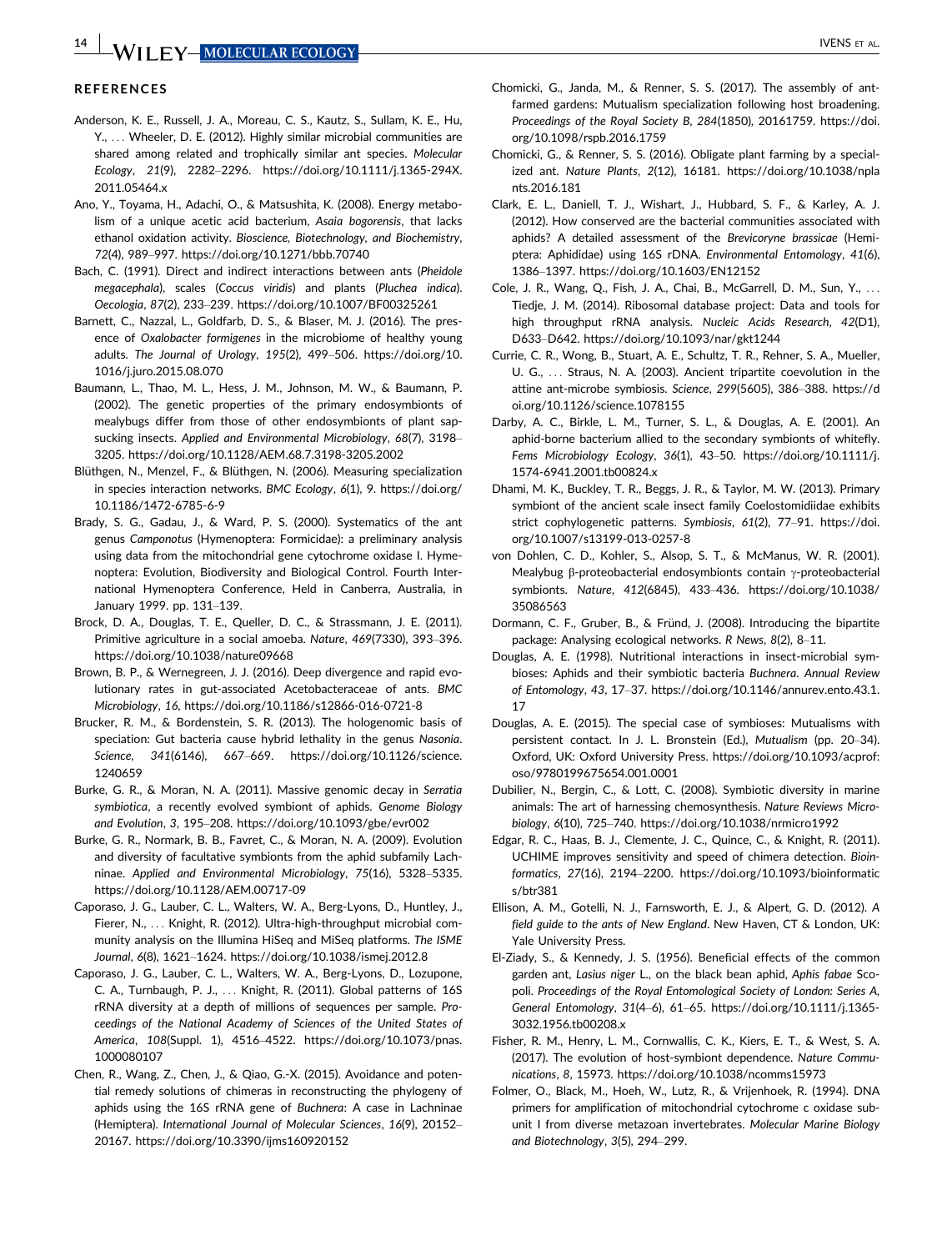- 
- Gonella, E., Pajoro, M., Marzorati, M., Crotti, E., Mandrioli, M., Pontini, M., ... Alma, A. (2015). Plant-mediated interspecific horizontal transmission of an intracellular symbiont in insects. Scientific Reports, 5, 15811.<https://doi.org/10.1038/srep15811>
- Grenier, A.-M., Nardon, C., & Rahbé, Y. (1994). Observations on the micro-organisms occurring in the gut of the pea aphid Acyrthosiphon pisum. Entomologia Experimentalis et Applicata, 70(1), 91–96. [https://d](https://doi.org/10.1111/j.1570-7458.1994.tb01762.x) [oi.org/10.1111/j.1570-7458.1994.tb01762.x](https://doi.org/10.1111/j.1570-7458.1994.tb01762.x)
- Groussin, M., Mazel, F., Sanders, J. G., Smillie, C. S., Lavergne, S., Thuiller, W., & Alm, E. J. (2017). Unraveling the processes shaping mammalian gut microbiomes over evolutionary time. Nature Communications, 8, 14319.<https://doi.org/10.1038/ncomms14319>
- Gruber-Vodicka, H. R., Dirks, U., Leisch, N., Baranyi, C., Stoecker, K., Bulgheresi, S., ... Ott, J. (2011). Paracatenula, an ancient symbiosis between thiotrophic Alphaproteobacteria and catenulid flatworms. Proceedings of the National Academy of Sciences of the United States of America, 108(29), 12078–12083.<https://doi.org/10.1073/pnas.1105347108>
- Harada, H., Oyaizu, H., & Ishikawa, H. (1996). A consideration about the origin of aphid intracellular symbiont in connection with gut bacterial flora. Journal of General and Applied Microbiology, 42(1), 17–26. <https://doi.org/10.2323/jgam.42.17>
- Hata, H., & Kato, M. (2006). A novel obligate cultivation mutualism between damselfish and Polysiphonia algae. Biology Letters, 2(4), 593– 596.<https://doi.org/10.1098/rsbl.2006.0528>
- Henry, L. M., Maiden, M. C. J., Ferrari, J., & Godfray, H. C. J. (2015). Insect life history and the evolution of bacterial mutualism. Ecology Letters, 18(6), 516–525.<https://doi.org/10.1111/ele.12425>
- Henry, L. M., Peccoud, J., Simon, J. C., Hadfield, J. D., Maiden, M. J. C., Ferrari, J., & Godfray, H. C. J. (2013). Horizontally transmitted symbionts and host colonization of ecological niches. Current Biology, 23 (17), 1713–1717.<https://doi.org/10.1016/j.cub.2013.07.029>
- Hu, Y., Holway, D. A., Łukasik, P., Chau, L., Kay, A. D., LeBrun, E. G., ... Russell, J. A. (2017). By their own devices: Invasive Argentine ants have shifted diet without clear aid from symbiotic microbes. Molecular Ecology, 26(6), 1608–1630.<https://doi.org/10.1111/mec.13991>
- Husnik, F., & McCutcheon, J. P. (2016). Repeated replacement of an intrabacterial symbiont in the tripartite nested mealybug symbiosis. Proceedings of the National Academy of Sciences, 113(37), E5416– E5424.<https://doi.org/10.1073/pnas.1603910113>
- Husnik, F., Nikoh, N., Koga, R., Ross, L., Duncan, R. P., Fujie, M., ... McCutcheon, J. P. (2013). Horizontal gene transfer from diverse bacteria to an insect genome enables a tripartite nested mealybug symbiosis. Cell, 153(7), 1567–1578.<https://doi.org/10.1016/j.cell.2013.05.040>
- Illumina. (2013). 16S Metagenomic Sequencing Library Preparation. Retrieved from [https://support.illumina.com/documents/documentation/chemis](https://support.illumina.com/documents/documentation/chemistry_documentation/16s/16s-metagenomic-library-prep-guide-15044223-b.pdf) [try\\_documentation/16s/16s-metagenomic-library-prep-guide-15044](https://support.illumina.com/documents/documentation/chemistry_documentation/16s/16s-metagenomic-library-prep-guide-15044223-b.pdf) [223-b.pdf](https://support.illumina.com/documents/documentation/chemistry_documentation/16s/16s-metagenomic-library-prep-guide-15044223-b.pdf)
- Ivens, A. B. F. (2015). Cooperation and conflict in ant (Hymenoptera: Formicidae) farming mutualisms – a review. Myrmecological News, 21, 19–36.
- Ivens, A. B. F., Kronauer, D. J. C., Pen, I., Weissing, F. J., & Boomsma, J. J. (2012a). Ants farm subterranean aphids mostly in single clone groups – an example of prudent husbandry for carbohydrates and proteins? BMC Evolutionary Biology, 12, 106. [https://doi.org/10.1186/](https://doi.org/10.1186/1471-2148-12-106) [1471-2148-12-106](https://doi.org/10.1186/1471-2148-12-106)
- Ivens, A. B. F., Kronauer, D. J. C., Pen, I., Weissing, F. J., & Boomsma, J. J. (2012b). Dispersal and reproduction in an ant-associated root aphid community. Molecular Ecology, 21, 4257–4269. [https://doi.org/10.](https://doi.org/10.1111/j.1365-294X.2012.05701.x) [1111/j.1365-294X.2012.05701.x](https://doi.org/10.1111/j.1365-294X.2012.05701.x)
- Ivens, A. B. F., von Beeren, C., Blüthgen, N., & Kronauer, D. J. C. (2016). Studying the complex communities of ants and their symbionts using ecological network analysis. Annual Review of Entomology, 61(1), 353– 371.<https://doi.org/10.1146/annurev-ento-010715-023719>
- Jousselin, E., Desdevises, Y., & D'acier, A. C. (2009). Fine-scale cospeciation between Brachycaudus and Buchnera aphidicola: Bacterial

genome helps define species and evolutionary relationships in aphids. Proceedings of the Royal Society B: Biological Sciences, 276(1654), 187–196.<https://doi.org/10.1098/rspb.2008.0679>

- Joy, J. B. (2013). Symbiosis catalyses niche expansion and diversification. Proceedings of the Royal Society B: Biological Sciences, 280(1756), 20122820.<https://doi.org/10.1098/rspb.2012.2820>
- Kaltenpoth, M., Roeser-Mueller, K., Koehler, S., Peterson, A., Nechitaylo, T. Y., Stubblefield, J. W., ... Strohm, E. (2014). Partner choice and fidelity stabilize coevolution in a Cretaceous-age defensive symbiosis. Proceedings of the National Academy of Sciences, 111(17), 6359–6364. <https://doi.org/10.1073/pnas.1400457111>
- Kautz, S., Rubin, B. E. R., & Moreau, C. S. (2013). Bacterial infections across the ants: Frequency and prevalence of Wolbachia, Spiroplasma, and Asaia. Psyche: A Journal of Entomology, 2013, e936341. [https://d](https://doi.org/10.1155/2013/936341) [oi.org/10.1155/2013/936341](https://doi.org/10.1155/2013/936341)
- Kiers, E. T., & West, S. A. (2015). Evolving new organisms via symbiosis. Science, 348(6233), 392–394. [https://doi.org/10.1126/science.aaa](https://doi.org/10.1126/science.aaa9605) [9605](https://doi.org/10.1126/science.aaa9605)
- Koga, R., Tsuchida, T., & Fukatsu, T. (2003). Changing partners in an obligate symbiosis: A facultative endosymbiont can compensate for loss of the essential endosymbiont Buchnera in an aphid. Proceedings of the Royal Society of London B: Biological Sciences, 270(1533), 2543– 2550.<https://doi.org/10.1098/rspb.2003.2537>
- Kozich, J. J., Westcott, S. L., Baxter, N. T., Highlander, S. K., & Schloss, P. D. (2013). Development of a dual-index sequencing strategy and curation pipeline for analyzing amplicon sequence data on the MiSeq Illumina sequencing platform. Applied and Environmental Microbiology, 79(17), 5112–5120.<https://doi.org/10.1128/AEM.01043-13>
- Law, R., & Lewis, D. H. (1983). Biotic environments and the maintenance of sex – some evidence from mutualistic symbioses. Biological Journal of the Linnean Society, 20, 249–276. [https://doi.org/10.1111/j.1095-](https://doi.org/10.1111/j.1095-8312.1983.tb01876.x) [8312.1983.tb01876.x](https://doi.org/10.1111/j.1095-8312.1983.tb01876.x)
- Lax, S., Smith, D. P., Hampton-Marcell, J., Owens, S. M., Handley, K. M., Scott, N. M., ... Gilbert, J. A. (2014). Longitudinal analysis of microbial interaction between humans and the indoor environment. Science, 345 (6200), 1048–1052.<https://doi.org/10.1126/science.1254529>
- Leroy, P. D., Sabri, A., Heuskin, S., Thonart, P., Lognay, G., Verheggen, F. J., ... Haubruge, E. (2011). Microorganisms from aphid honeydew attract and enhance the efficacy of natural enemies. Nature Communications, 2, 348.<https://doi.org/10.1038/ncomms1347>
- López-Madrigal, S., Latorre, A., Moya, A., & Gil, R. (2015). The link between independent acquisition of intracellular gamma-endosymbionts and concerted evolution in Tremblaya princeps. Frontiers in Microbiology, 6, 642.<https://doi.org/10.3389/fmicb.2015.00642>
- Lukasik, P., Newton, J. A., Sanders, J. G., Hu, Y., Moreau, C., Kronauer, D. J. C., ... Russell, J. A. (2017). The structured diversity of specialized gut symbionts of the New World army ants. Molecular Ecology, 26, 3808–3825.
- Macke, E., Tasiemski, A., Massol, F., Callens, M., & Decaestecker, E. (2017). Life history and eco-evolutionary dynamics in light of the gut microbiota. Oikos, 126(4), 508–531.<https://doi.org/10.1111/oik.03900>
- Malausa, T., Fenis, A., Warot, S., Germain, J.-F., Ris, N., Prado, E., ... Kreiter, P. (2011). DNA markers to disentangle complexes of cryptic taxa in mealybugs (Hemiptera: Pseudococcidae). Journal of Applied Entomology, 135(1–2), 142–155. [https://doi.org/10.1111/j.1439-0418.](https://doi.org/10.1111/j.1439-0418.2009.01495.x) [2009.01495.x](https://doi.org/10.1111/j.1439-0418.2009.01495.x)
- Matthew, C. Z., Darby, A. C., Young, S. A., Hume, L. H., & Welburn, S. C. (2005). The rapid isolation and growth dynamics of the tsetse symbiont Sodalis glossinidius. FEMS Microbiology Letters, 248(1), 69–74. <https://doi.org/10.1016/j.femsle.2005.05.024>
- McCutcheon, J. P., & von Dohlen, C. D. (2011). An interdependent metabolic patchwork in the nested symbiosis of mealybugs. Current Biology, 21(16), 1366–1372.<https://doi.org/10.1016/j.cub.2011.06.051>
- McFall-Ngai, M. (2008). Hawaiian bobtail squid. Current Biology, 18(22), R1043–R1044.<https://doi.org/10.1016/j.cub.2008.08.059>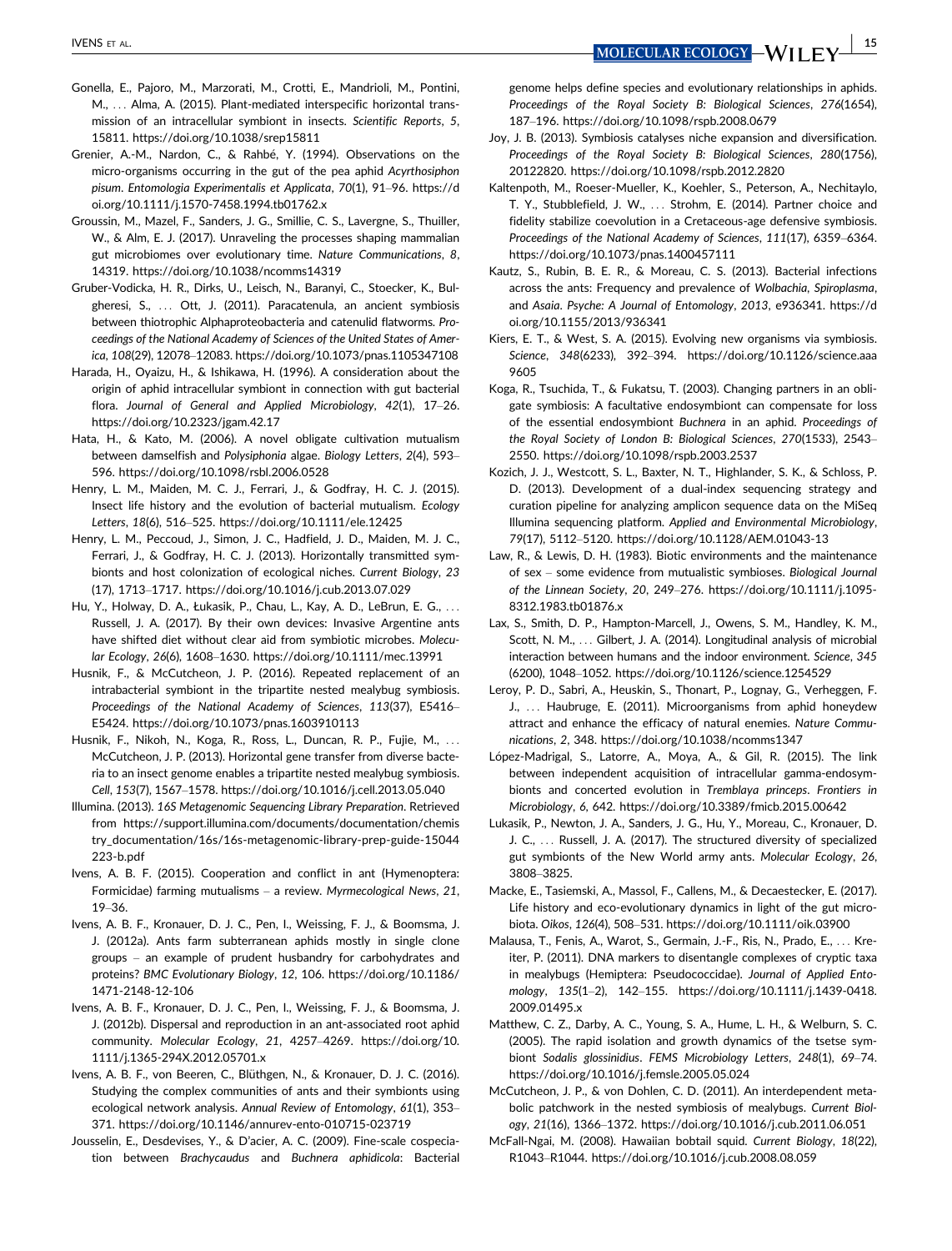- Meseguer, A. S., Manzano-Marín, A., Coeur d'Acier, A., Clamens, A.-L., Godefroid, M., & Jousselin, E. (2017). Buchnera has changed flatmate but the repeated replacement of co-obligate symbionts is not associated with the ecological expansions of their aphid hosts. Molecular Ecology, 26(8), 2363–2378.<https://doi.org/10.1111/mec.13910>
- Montllor, C. B., Maxmen, A., & Purcell, A. H. (2002). Facultative bacterial endosymbionts benefit pea aphids Acyrthosiphon pisum under heat stress. Ecological Entomology, 27(2), 189–195. [https://doi.org/10.](https://doi.org/10.1046/j.1365-2311.2002.00393.x) [1046/j.1365-2311.2002.00393.x](https://doi.org/10.1046/j.1365-2311.2002.00393.x)
- Moran, N. A. (2007). Symbiosis as an adaptive process and source of phenotypic complexity. Proceedings of the National Academy of Sciences, 104(Suppl. 1), 8627–8633. [https://doi.org/10.1073/pnas.](https://doi.org/10.1073/pnas.0611659104) [0611659104](https://doi.org/10.1073/pnas.0611659104)
- Moran, N. A., McCutcheon, J. P., & Nakabachi, A. (2008). Genomics and evolution of heritable bacterial symbionts. Annual Review of Genetics, 42, 165–190.<https://doi.org/10.1146/annurev.genet.41.110306.130119>
- Moreau, C. S., & Rubin, B. E. R. (2017). Diversity and persistence of the gut microbiome of the Giant Neotropical Bullet Ant. Integrative and Comparative Biology, 57, 682–689. [https://doi.org/10.1093/icb/ic](https://doi.org/10.1093/icb/icx037) [x037](https://doi.org/10.1093/icb/icx037)
- Mueller, U. G., Gerardo, N. M., Aanen, D. K., Six, D. L., & Schultz, T. R. (2005). The evolution of agriculture in insects. Annual Review of Ecology Evolution and Systematics, 36, 563–595. [https://doi.org/10.1146/](https://doi.org/10.1146/annurev.ecolsys.36.102003.152626) [annurev.ecolsys.36.102003.152626](https://doi.org/10.1146/annurev.ecolsys.36.102003.152626)
- Mueller, U. G., Mikheyev, A. S., Hong, E., Sen, R., Warren, D. L., Solomon, S. E., ... Juenger, T. E. (2011). Evolution of cold-tolerant fungal symbionts permits winter fungiculture by leafcutter ants at the northern frontier of a tropical ant–fungus symbiosis. Proceedings of the National Academy of Sciences, 108(10), 4053–4056. [https://doi.org/10.1073/](https://doi.org/10.1073/pnas.1015806108) [pnas.1015806108](https://doi.org/10.1073/pnas.1015806108)
- Mueller, U. G., Mikheyev, A. S., Solomon, S. E., & Cooper, M. (2011). Frontier mutualism: Coevolutionary patterns at the northern range limit of the leaf-cutter ant–fungus symbiosis. Proceedings of the Royal Society B: Biological Sciences, 278(1721), 3050–3059. [https://doi.org/](https://doi.org/10.1098/rspb.2011.0125) [10.1098/rspb.2011.0125](https://doi.org/10.1098/rspb.2011.0125)
- Munson, M. A., Baumann, P., Clark, M. A., Baumann, L., Moran, N. A., Voegtlin, D. J., & Campbell, B. C. (1991). Evidence for the establishment of aphid-eubacterium endosymbiosis in an ancestor of 4 aphid families. Journal of Bacteriology, 173(20), 6321–6324. [https://doi.org/](https://doi.org/10.1128/jb.173.20.6321-6324.1991) [10.1128/jb.173.20.6321-6324.1991](https://doi.org/10.1128/jb.173.20.6321-6324.1991)
- Nováková, E., Hypša, V., Klein, J., Foottit, R. G., von Dohlen, C. D., & Moran, N. A. (2013). Reconstructing the phylogeny of aphids (Hemiptera: Aphididae) using DNA of the obligate symbiont Buchnera aphidicola. Molecular Phylogenetics and Evolution, 68(1), 42–54. <https://doi.org/10.1016/j.ympev.2013.03.016>
- Oliver, K. M., Degnan, P. H., Burke, G. R., & Moran, N. A. (2010). Facultative symbionts in aphids and the horizontal transfer of ecologically important traits. Annual Review of Entomology, 55, 247–266. [https://d](https://doi.org/10.1146/annurev-ento-112408-085305) [oi.org/10.1146/annurev-ento-112408-085305](https://doi.org/10.1146/annurev-ento-112408-085305)
- Patefield, W. M. (1981). Algorithm AS 159: An efficient method of generating random  $R \times C$  tables with given row and column totals. Journal of the Royal Statistical Society: Series C (Applied Statistics), 30(1), 91–97.<https://doi.org/10.2307/2346669>
- Paul, R. G. (1977). Aspects of the Biology and Taxonomy of British Myrmecophilous Root Aphids. Doctoral dissertation, London, UK: Imperial College London.
- Pauli, J. N., Mendoza, J. E., Steffan, S. A., Carey, C. C., Weimer, P. J., & Peery, M. Z. (2014). A syndrome of mutualism reinforces the lifestyle of a sloth. Proceedings of the Royal Society B: Biological Sciences, 281 (1778), 20133006.<https://doi.org/10.1098/rspb.2013.3006>
- Pérez-Brocal, V., Gil, R., Ramos, S., Lamelas, A., Postigo, M., Michelena, J. M., ... Latorre, A. (2006). A small microbial genome: The end of a long symbiotic relationship? Science, 314(5797), 312–313. [https://doi.](https://doi.org/10.1126/science.1130441) [org/10.1126/science.1130441](https://doi.org/10.1126/science.1130441)
- Pinto-Tomas, A. A., Anderson, M. A., Suen, G., Stevenson, D. M., Chu, F. S. T., Cleland, W. W., ... Currie, C. R. (2009). Symbiotic nitrogen fixation in the fungus gardens of leaf-cutter ants. Science, 326(5956), 1120–1123.<https://doi.org/10.1126/science.1173036>
- Pontin, A. J. (1978). Numbers and distribution of subterranean aphids and their exploitation by the ant Lasius flavus (Fabr.). Ecological Entomology, 3(3), 203–207. [https://doi.org/10.1111/j.1365-2311.1978.tb](https://doi.org/10.1111/j.1365-2311.1978.tb00920.x) [00920.x](https://doi.org/10.1111/j.1365-2311.1978.tb00920.x)
- Poulsen, M., Fernandez-Marin, H., Currie, C. R., & Boomsma, J. J. (2009). Ephemeral windows of opportunity for horizontal transmission of fungal symbionts in leaf-cutting ants. Evolution, 63(9), 2235–2247. <https://doi.org/10.1111/j.1558-5646.2009.00704.x>
- Pringle, E. G., & Moreau, C. S. (2017). Community analysis of microbial sharing and specialization in a Costa Rican ant–plant–hemipteran symbiosis. Proceedings of the Royal Society B, 284(1850), 20162770. <https://doi.org/10.1098/rspb.2016.2770>
- R Development Core Team (2011). R: A language and environment for statistical computing. Vienna, Austria: R Foundation for Statistical Computing.
- Ramalho, M. O., Bueno, O. C., & Moreau, C. S. (2017). Microbial composition of spiny ants (Hymenoptera: Formicidae: Polyrhachis) across their geographic range. BMC Evolutionary Biology, 17, 96. [https://doi.](https://doi.org/10.1186/s12862-017-0945-8) [org/10.1186/s12862-017-0945-8](https://doi.org/10.1186/s12862-017-0945-8)
- Rangan, K. J., Pedicord, V. A., Wang, Y.-C., Kim, B., Lu, Y., Shaham, S., ... Hang, H. C. (2016). A secreted bacterial peptidoglycan hydrolase enhances tolerance to enteric pathogens. Science, 353(6306), 1434– 1437.<https://doi.org/10.1126/science.aaf3552>
- Raychoudhury, R., Sen, R., Cai, Y., Sun, Y., Lietze, V.-U., Boucias, D. G., & Scharf, M. E. (2013). Comparative metatranscriptomic signatures of wood and paper feeding in the gut of the termite Reticulitermes flavipes (Isoptera: Rhinotermitidae). Insect Molecular Biology, 22(2), 155– 171.<https://doi.org/10.1111/imb.12011>
- Ross, L., & Shuker, D. M. (2009). Scale insects. Current Biology, 19(5), R184–R186.<https://doi.org/10.1016/j.cub.2008.12.023>
- Russell, J. A. (2012). The ants (Hymenoptera: Formicidae) are unique and enigmatic hosts of prevalent Wolbachia (Alphaproteobacteria) symbionts. Myrmecological News, 16, 7–23.
- Russell, J. A., Funaro, C. F., Giraldo, Y. M., Goldman-Huertas, B., Suh, D., Kronauer, D. J. C., ... Pierce, N. E. (2012). A veritable menagerie of heritable bacteria from ants, butterflies, and beyond: Broad molecular surveys and a systematic review. PLoS One, 7(12), e51027. [https://d](https://doi.org/10.1371/journal.pone.0051027) [oi.org/10.1371/journal.pone.0051027](https://doi.org/10.1371/journal.pone.0051027)
- Russell, J. A., Latorre, A., Sabater-Muñoz, B., Moya, A., & Moran, N. A. (2003). Side-stepping secondary symbionts: Widespread horizontal transfer across and beyond the Aphidoidea. Molecular Ecology, 12(4), 1061–1075.<https://doi.org/10.1046/j.1365-294X.2003.01780.x>
- Russell, J. A., & Moran, N. A. (2006). Costs and benefits of symbiont infection in aphids: Variation among symbionts and across temperatures. Proceedings: Biological Sciences, 273(1586), 603–610.
- Russell, J. A., Moreau, C. S., Goldman-Huertas, B., Fujiwara, M., Lohman, D. J., & Pierce, N. E. (2009). Bacterial gut symbionts are tightly linked with the evolution of herbivory in ants. Proceedings of the National Academy of Sciences of the United States of America, 106(50), 21236– 21241.<https://doi.org/10.1073/pnas.0907926106>
- Russell, J. A., Sanders, J. G., & Moreau, C. S. (2017). Hotspots for symbiosis: Function, evolution, and specificity of ant-microbe associations from trunk to tips of the ant phylogeny (Hymenoptera: Formicidae). Myrmecological News, 24, 43–69.
- Salter, S. J., Cox, M. J., Turek, E. M., Calus, S. T., Cookson, W. O., Moffatt, M. F., ... Walker, A. W. (2014). Reagent and laboratory contamination can critically impact sequence-based microbiome analyses. BMC Biology, 12(1), 87.<https://doi.org/10.1186/s12915-014-0087-z>
- Samaddar, N., Paul, A., Chakravorty, S., Chakraborty, W., Mukherjee, J., Chowdhuri, D., & Gachhui, R. (2011). Nitrogen fixation in Asaia sp.